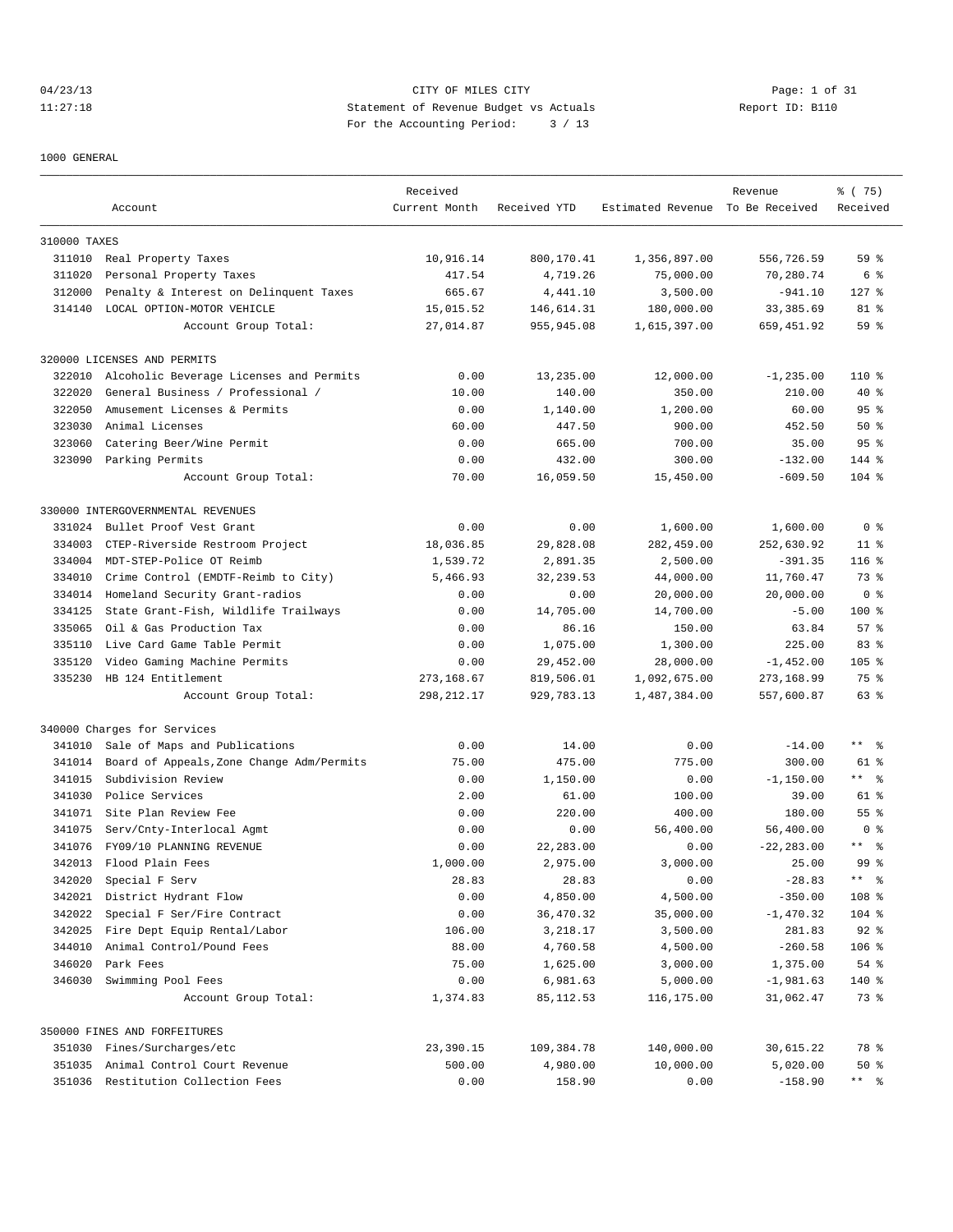### 04/23/13 Page: 2 of 31 11:27:18 Statement of Revenue Budget vs Actuals Report ID: B110 For the Accounting Period: 3 / 13

#### 1000 GENERAL

|        | Account                           | Received<br>Current Month | Received YTD | Estimated Revenue | Revenue<br>To Be Received | % (75)<br>Received |
|--------|-----------------------------------|---------------------------|--------------|-------------------|---------------------------|--------------------|
|        | Account Group Total:              | 23,890.15                 | 114,523.68   | 150,000.00        | 35, 476.32                | 76 %               |
|        | 360000 MISCELLANEOUS REVENUE      |                           |              |                   |                           |                    |
| 361005 | MidRivers Franchise Fees          | 0.00                      | 64,630.09    | 82,000.00         | 17,369.91                 | 79 %               |
| 361010 | Land Rental                       | 100.00                    | 14,189.59    | 22,000.00         | 7,810.41                  | 64 %               |
| 361020 | Building Rentals                  | 1,349.99                  | 12,149.91    | 16,000.00         | 3,850.09                  | 76 %               |
| 362020 | MISC REVENUE                      | 0.09                      | 14,716.44    | 2,000.00          | $-12,716.44$              | 736 %              |
| 362022 | Health Ins-MMIA Emp Benefits Prog | 0.00                      | $-2, 130.51$ | 0.00              | 2,130.51                  | $***$ %            |
| 365000 | Contributions and Donations       | 0.00                      | 1,895.00     | 0.00              | $-1,895.00$               | $***$ $ -$         |
| 366040 | Misc.-BHS                         | 0.00                      | 0.00         | 800.00            | 800.00                    | 0 <sup>8</sup>     |
| 366050 | Sale of Junk/Salvage-PD cars      | 0.00                      | 135.00       | 0.00              | $-135.00$                 | $***$ $ -$         |
|        | Account Group Total:              | 1,450.08                  | 105,585.52   | 122,800.00        | 17, 214.48                | 86 %               |
|        | 370000 INVESTMENT EARNINGS        |                           |              |                   |                           |                    |
|        | 371010 Investment Earnings        | 221.26                    | 1,680.02     | 2,000.00          | 319.98                    | 84 %               |
|        | Account Group Total:              | 221.26                    | 1,680.02     | 2,000.00          | 319.98                    | 84 %               |
|        | 380000 OTHER FINANCING SOURCES    |                           |              |                   |                           |                    |
| 383000 | Interfund Operating Transfer      | 42,732.80                 | 334,700.63   | 507,922.00        | 173, 221.37               | 66 %               |
|        | Account Group Total:              | 42,732.80                 | 334,700.63   | 507,922.00        | 173, 221.37               | 66 %               |
|        | Fund Total:                       | 394,966.16                | 2,543,390.09 | 4,017,128.00      | 1, 473, 737.91            | 63 %               |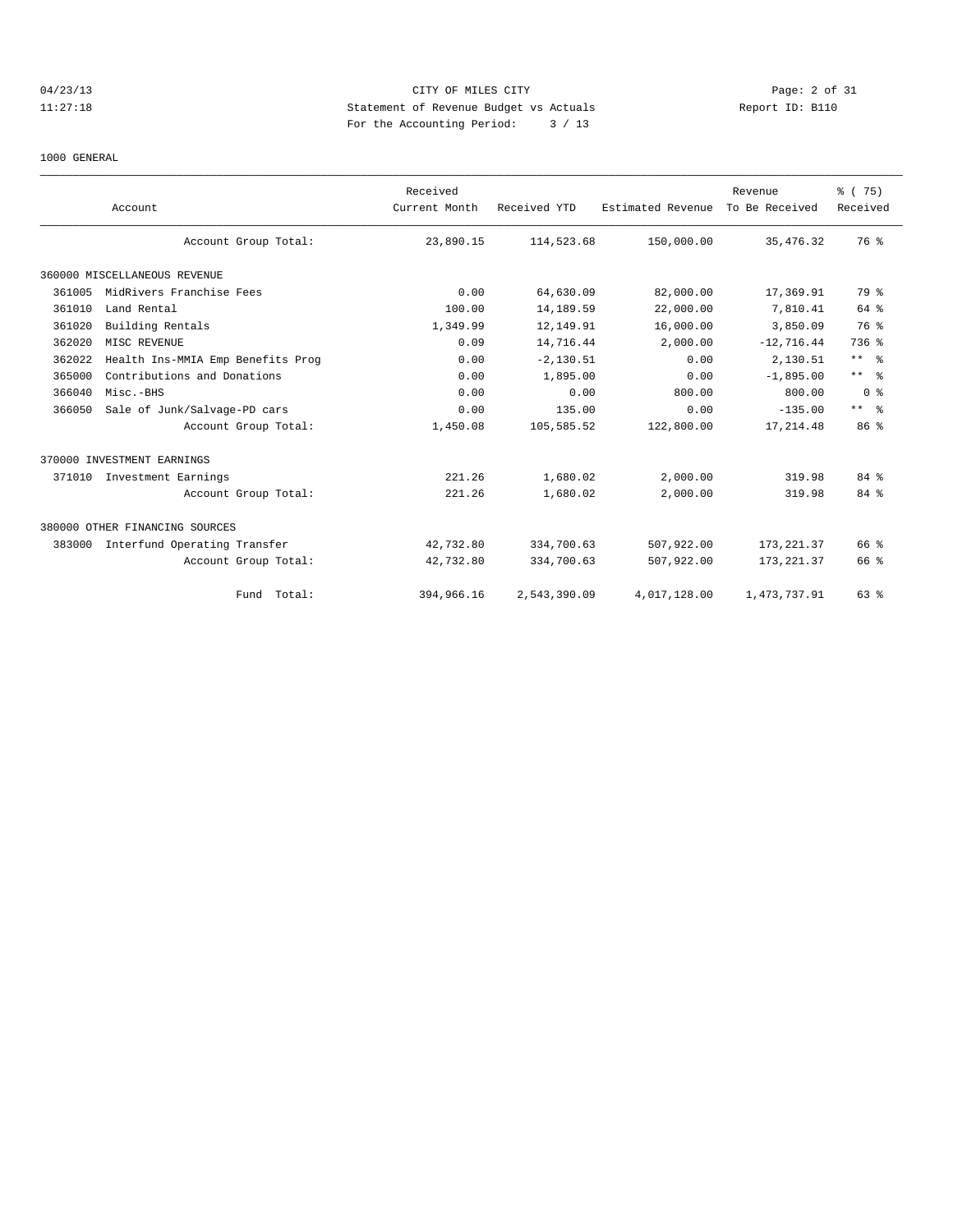# 04/23/13 Page: 3 of 31 11:27:18 Statement of Revenue Budget vs Actuals Report ID: B110 For the Accounting Period: 3 / 13

2220 LIBRARY

|        | Account<br>340000 Charges for Services<br>Serv/Cnty-Interlocal Agmt<br>Library Fees<br>Book Sales<br>Account Group Total: | Received      |              |                   | Revenue        | 8 (75)          |
|--------|---------------------------------------------------------------------------------------------------------------------------|---------------|--------------|-------------------|----------------|-----------------|
|        |                                                                                                                           | Current Month | Received YTD | Estimated Revenue | To Be Received | Received        |
|        |                                                                                                                           |               |              |                   |                |                 |
| 341075 |                                                                                                                           | 0.00          | 19,133.32    | 38,267.00         | 19,133.68      | 50%             |
| 346070 |                                                                                                                           | 425.05        | 3,394.90     | 4,000.00          | 605.10         | 85 %            |
| 346074 |                                                                                                                           | 59.00         | 353.45       | 400.00            | 46.55          | 88 %            |
|        |                                                                                                                           | 484.05        | 22,881.67    | 42,667.00         | 19,785.33      | 54 %            |
|        | 360000 MISCELLANEOUS REVENUE                                                                                              |               |              |                   |                |                 |
| 362020 | MISC REVENUE                                                                                                              | 0.00          | 91.95        | 0.00              | $-91.95$       | $***$ $\approx$ |
| 365000 | Contributions and Donations                                                                                               | 0.00          | 29,032.40    | 20,000.00         | $-9,032.40$    | $145$ %         |
|        | Account Group Total:                                                                                                      | 0.00          | 29, 124.35   | 20,000.00         | $-9, 124.35$   | $146$ %         |
|        | 380000 OTHER FINANCING SOURCES                                                                                            |               |              |                   |                |                 |
| 383000 | Interfund Operating Transfer                                                                                              | 23,160.66     | 208,445.94   | 277,928.00        | 69,482.06      | 75 %            |
|        | Account Group Total:                                                                                                      | 23,160.66     | 208,445.94   | 277,928.00        | 69,482.06      | 75 %            |
|        | Fund Total:                                                                                                               | 23,644.71     | 260, 451.96  | 340,595.00        | 80,143.04      | 76 %            |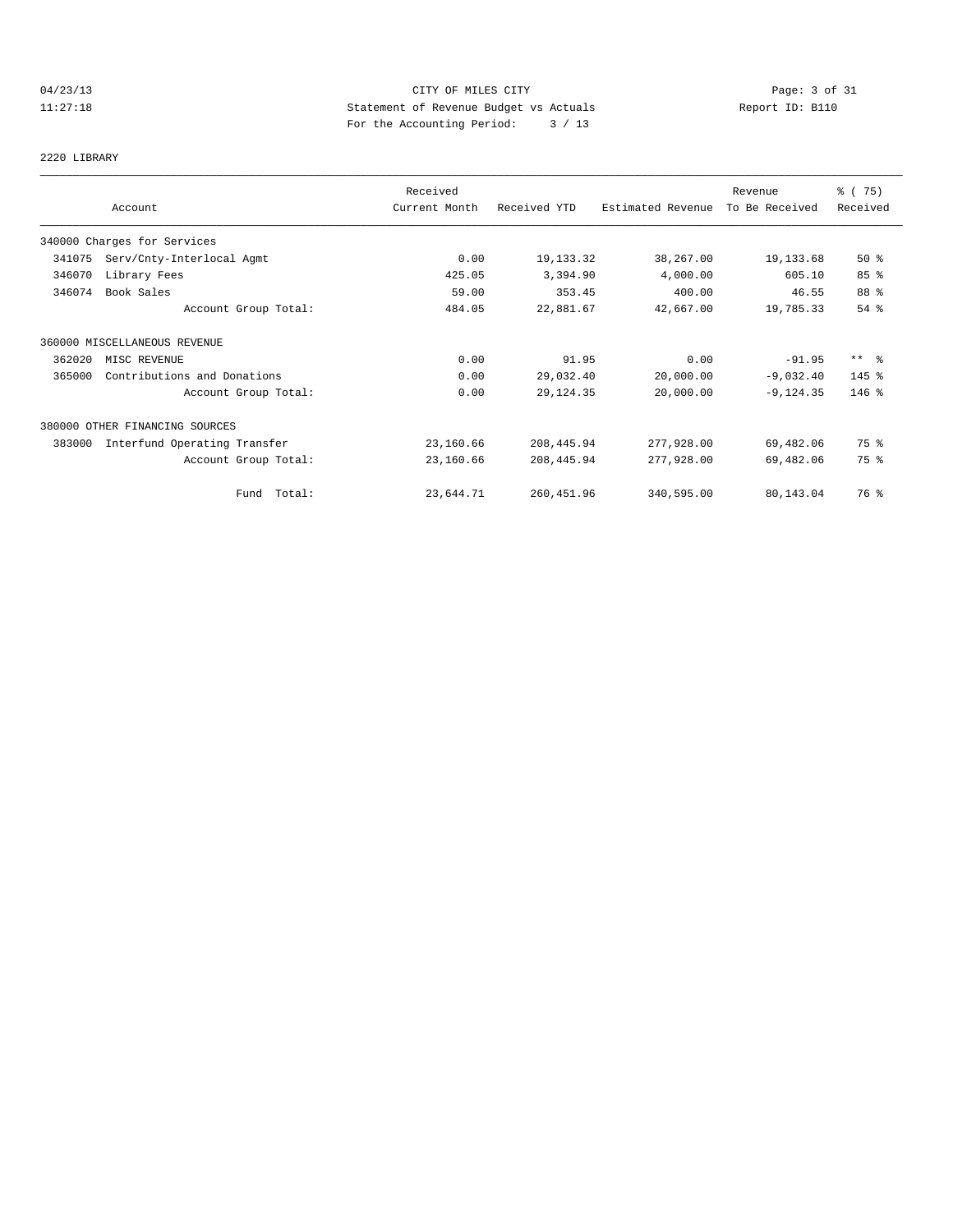# 04/23/13 CITY OF MILES CITY Page: 4 of 31<br>11:27:18 Statement of Revenue Budget vs Actuals Report ID: B110<br>Por the Accumular Device: 2006, 2007 11:27:18 Statement of Revenue Budget vs Actuals Report ID: B110 For the Accounting Period: 3 / 13

#### 2260 EMERGENCY DISASTER

|              |                                        | Received      |              |                   | Revenue        | 8 (75)          |
|--------------|----------------------------------------|---------------|--------------|-------------------|----------------|-----------------|
|              | Account                                | Current Month | Received YTD | Estimated Revenue | To Be Received | Received        |
| 310000 TAXES |                                        |               |              |                   |                |                 |
| 311010       | Real Property Taxes                    | 9.57          | 185.59       | 0.00              | $-185.59$      | $***$ $\approx$ |
| 311020       | Personal Property Taxes                | 3.98          | 44.87        | 0.00              | $-44.87$       | $***$ 8         |
| 312000       | Penalty & Interest on Delinquent Taxes | 2.17          | 18.46        | 0.00              | $-18.46$       | $***$ %         |
|              | Account Group Total:                   | 15.72         | 248.92       | 0.00              | $-248.92$      | $***$ $ -$      |
|              | 330000 INTERGOVERNMENTAL REVENUES      |               |              |                   |                |                 |
| 331113       | FEMA -Projects                         | 0.00          | 0.00         | 63,600.00         | 63,600.00      | 0 <sub>8</sub>  |
|              | Account Group Total:                   | 0.00          | 0.00         | 63,600.00         | 63,600.00      | 0 <sub>8</sub>  |
|              | Total:<br>Fund                         | 15.72         | 248.92       | 63,600.00         | 63,351.08      | 0 <sup>8</sup>  |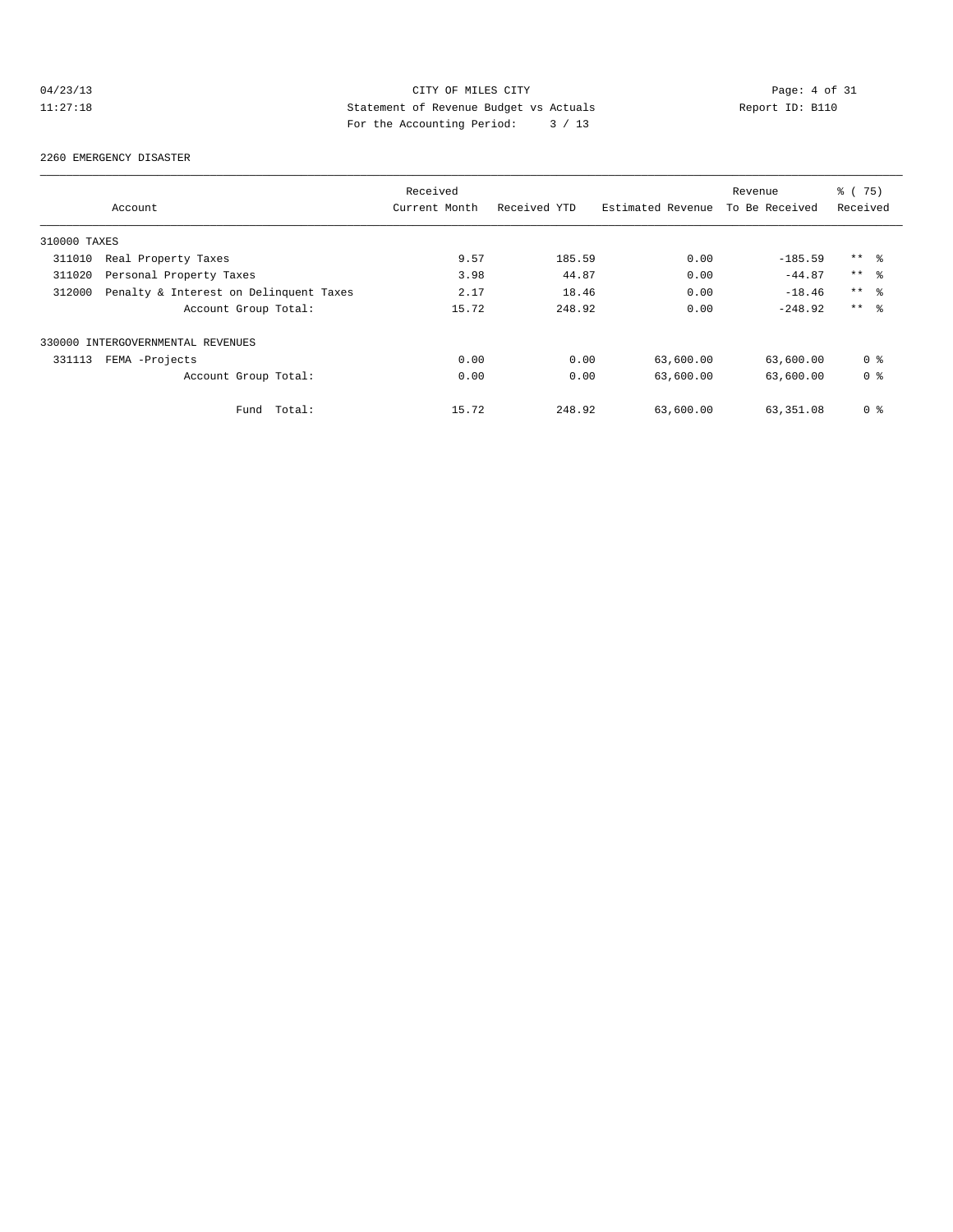# 04/23/13 Page: 5 of 31 11:27:18 Statement of Revenue Budget vs Actuals Report ID: B110<br>Report ID: B110 For the Accounting Period: 3 / 13

#### 2270 Health

|                                        | Received      |              |                   | Revenue        | $\frac{1}{6}$ (75) |
|----------------------------------------|---------------|--------------|-------------------|----------------|--------------------|
| Account                                | Current Month | Received YTD | Estimated Revenue | To Be Received | Received           |
| 340000 Charges for Services            |               |              |                   |                |                    |
| Health Inspection Fees<br>344030       | 0.00          | 4,715.55     | 15,000.00         | 10,284.45      | $31*$              |
| Account Group Total:                   | 0.00          | 4,715.55     | 15,000.00         | 10,284.45      | $31*$              |
| 380000 OTHER FINANCING SOURCES         |               |              |                   |                |                    |
| Interfund Operating Transfer<br>383000 | 0.00          | 30,000.00    | 30,000.00         | 0.00           | $100$ %            |
| Account Group Total:                   | 0.00          | 30,000.00    | 30,000.00         | 0.00           | $100*$             |
| Total:<br>Fund                         | 0.00          | 34,715.55    | 45,000.00         | 10,284.45      | 77.8               |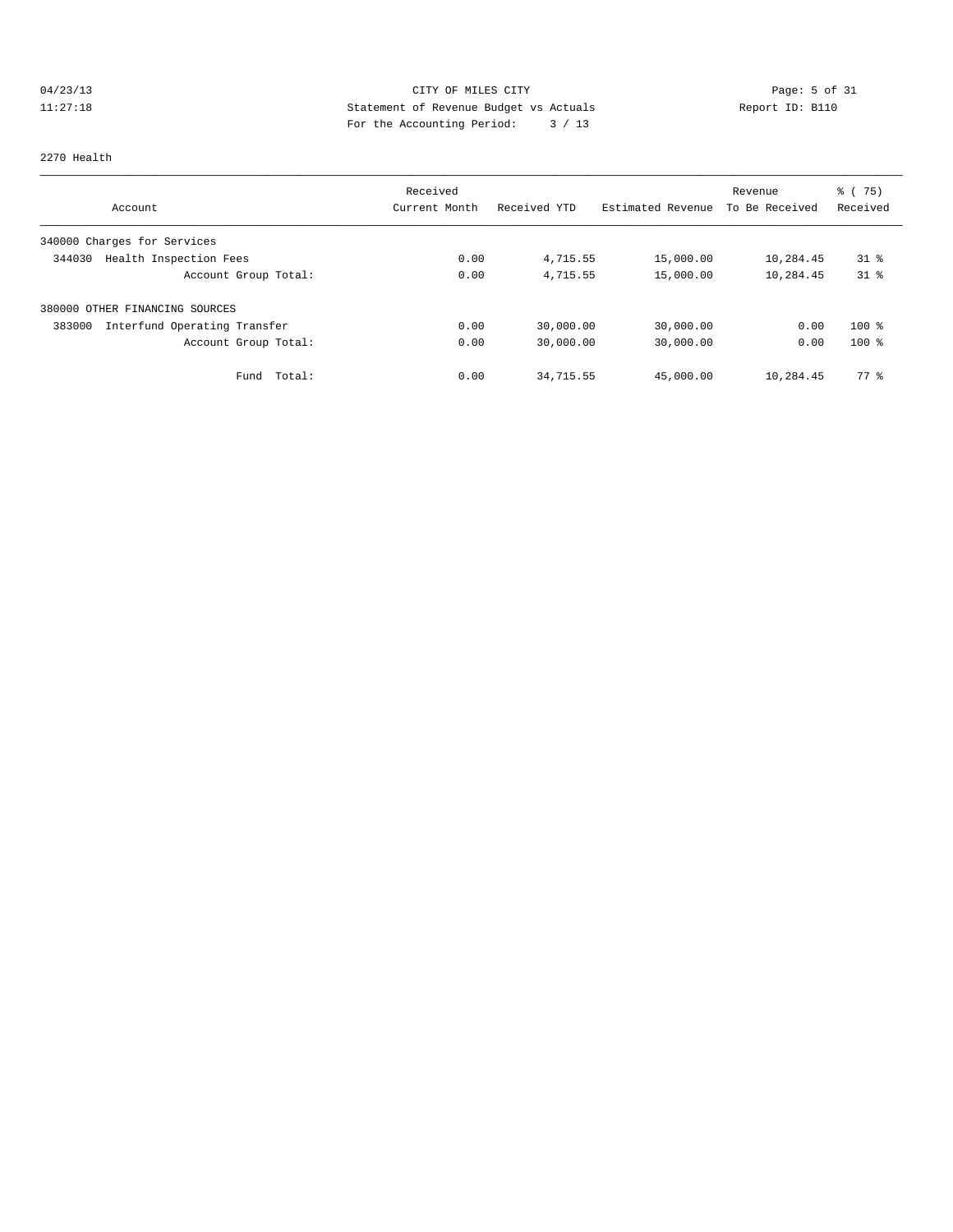### 04/23/13 Page: 6 of 31 11:27:18 Statement of Revenue Budget vs Actuals Report ID: B110 For the Accounting Period: 3 / 13

2372 Permissive Medical Levy

|              | Account                                | Received<br>Current Month | Received YTD | Estimated Revenue | Revenue<br>To Be Received | % (75)<br>Received |
|--------------|----------------------------------------|---------------------------|--------------|-------------------|---------------------------|--------------------|
| 310000 TAXES |                                        |                           |              |                   |                           |                    |
| 311010       | Real Property Taxes                    | 908.35                    | 77,594.66    | 91,209.00         | 13,614.34                 | $85$ %             |
| 311020       | Personal Property Taxes                | 13.92                     | 157.28       | 2,545.00          | 2,387.72                  | 6 %                |
| 312000       | Penalty & Interest on Delinquent Taxes | 21.55                     | 142.90       | 0.00              | $-142.90$                 | $***$ 8            |
|              | Account Group Total:                   | 943.82                    | 77.894.84    | 93,754.00         | 15,859.16                 | 83 %               |
|              | Total:<br>Fund                         | 943.82                    | 77.894.84    | 93,754.00         | 15,859.16                 | 83%                |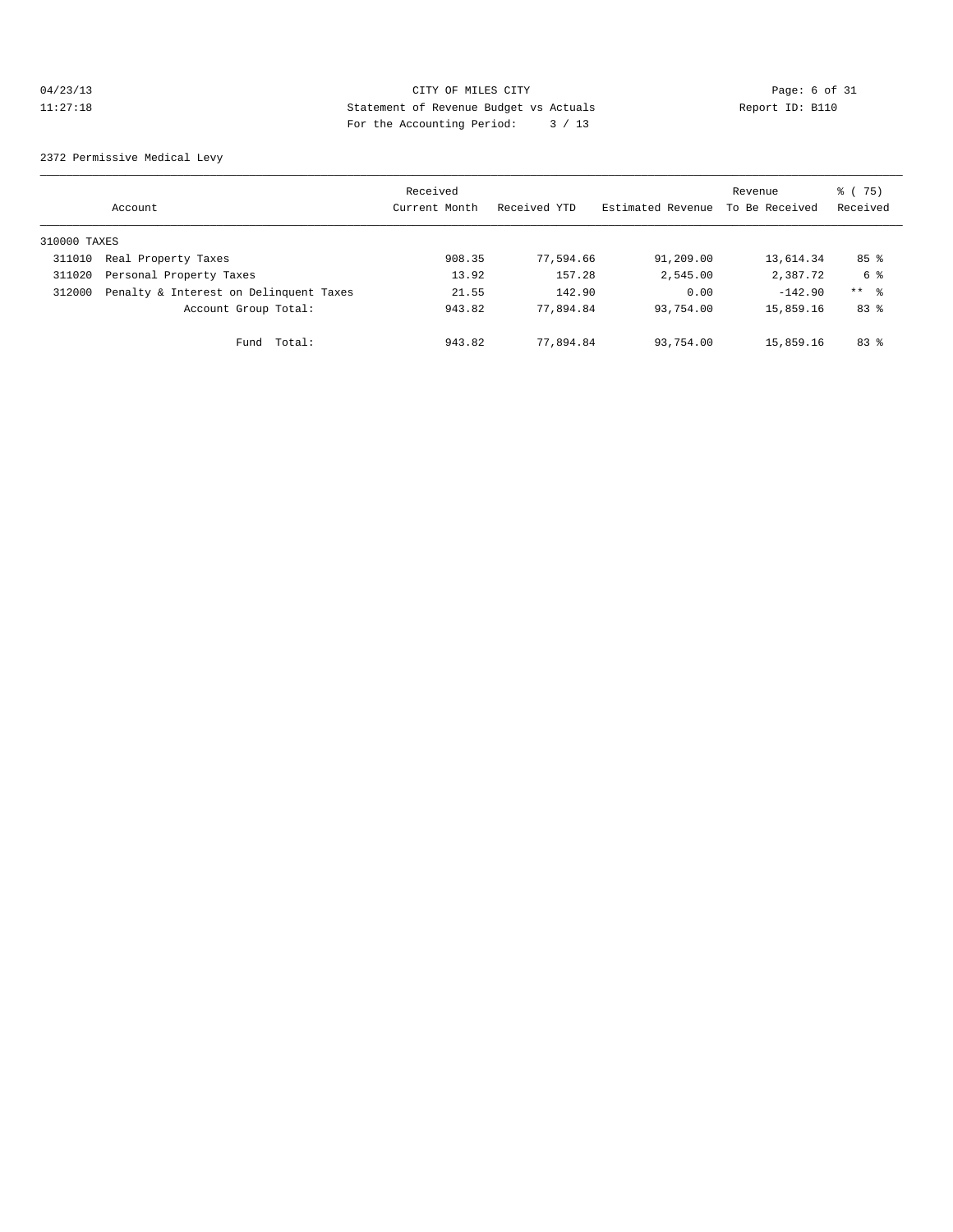### 04/23/13 CITY OF MILES CITY Page: 7 of 31<br>11:27:18 Statement of Revenue Budget vs Actuals Report ID: B110<br>Por the Accumular Device: 2006, 2007 11:27:18 Statement of Revenue Budget vs Actuals Report ID: B110 For the Accounting Period: 3 / 13

#### 2394 BUILDING CODE ENFORCEMENT

| Account                              | Received<br>Current Month | Received YTD | Estimated Revenue | Revenue<br>To Be Received | 8 (75)<br>Received |
|--------------------------------------|---------------------------|--------------|-------------------|---------------------------|--------------------|
| 320000 LICENSES AND PERMITS          |                           |              |                   |                           |                    |
| Building & Related Permits<br>323010 | 4,377.00                  | 67, 232.63   | 75,000.00         | 7,767.37                  | 90 %               |
| Account Group Total:                 | 4,377.00                  | 67,232.63    | 75,000.00         | 7,767.37                  | 90%                |
| Fund Total:                          | 4,377.00                  | 67,232.63    | 75,000.00         | 7,767.37                  | 90 %               |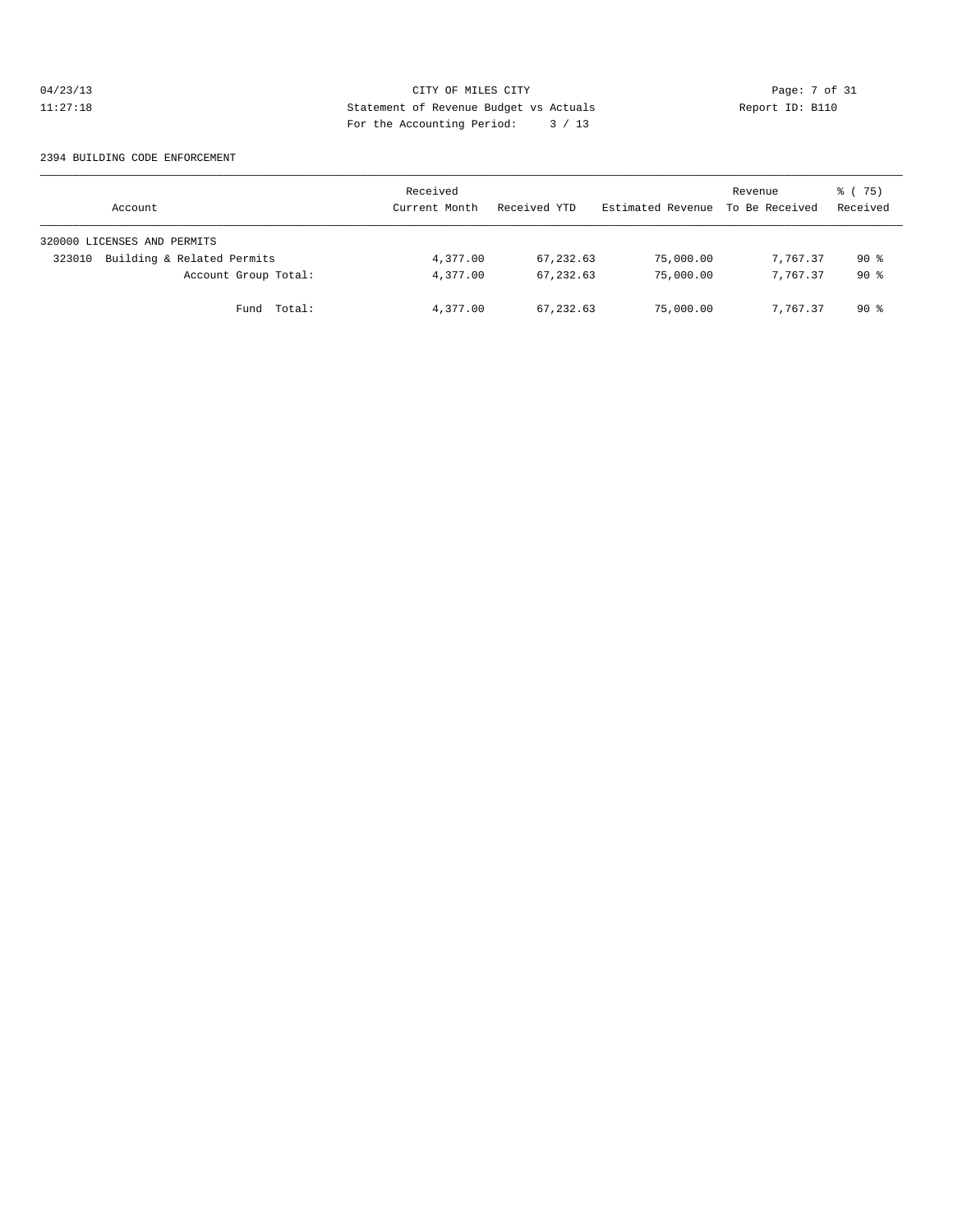### 04/23/13 Page: 8 of 31 11:27:18 Statement of Revenue Budget vs Actuals Report ID: B110 For the Accounting Period: 3 / 13

2400 LTG M D#165-(Gen City)

|        |                                          | Received      |              |                   | Revenue        | % (75)   |
|--------|------------------------------------------|---------------|--------------|-------------------|----------------|----------|
|        | Account                                  | Current Month | Received YTD | Estimated Revenue | To Be Received | Received |
|        | 360000 MISCELLANEOUS REVENUE             |               |              |                   |                |          |
| 363010 | Maintenance Assessments                  | 2,646.55      | 108,652.04   | 172,015.00        | 63,362.96      | 63 %     |
| 363040 | Penalty & Interest on Deling Assessments | 187.73        | 931.60       | 500.00            | $-431.60$      | $186$ %  |
|        | Account Group Total:                     | 2,834.28      | 109,583.64   | 172,515.00        | 62,931.36      | 64 %     |
|        | 370000 INVESTMENT EARNINGS               |               |              |                   |                |          |
| 371010 | Investment Earnings                      | 11.19         | 75.59        | 100.00            | 24.41          | 76 %     |
|        | Account Group Total:                     | 11.19         | 75.59        | 100.00            | 24.41          | 76 %     |
|        | Total:<br>Fund                           | 2,845.47      | 109,659.23   | 172,615.00        | 62,955.77      | 64 %     |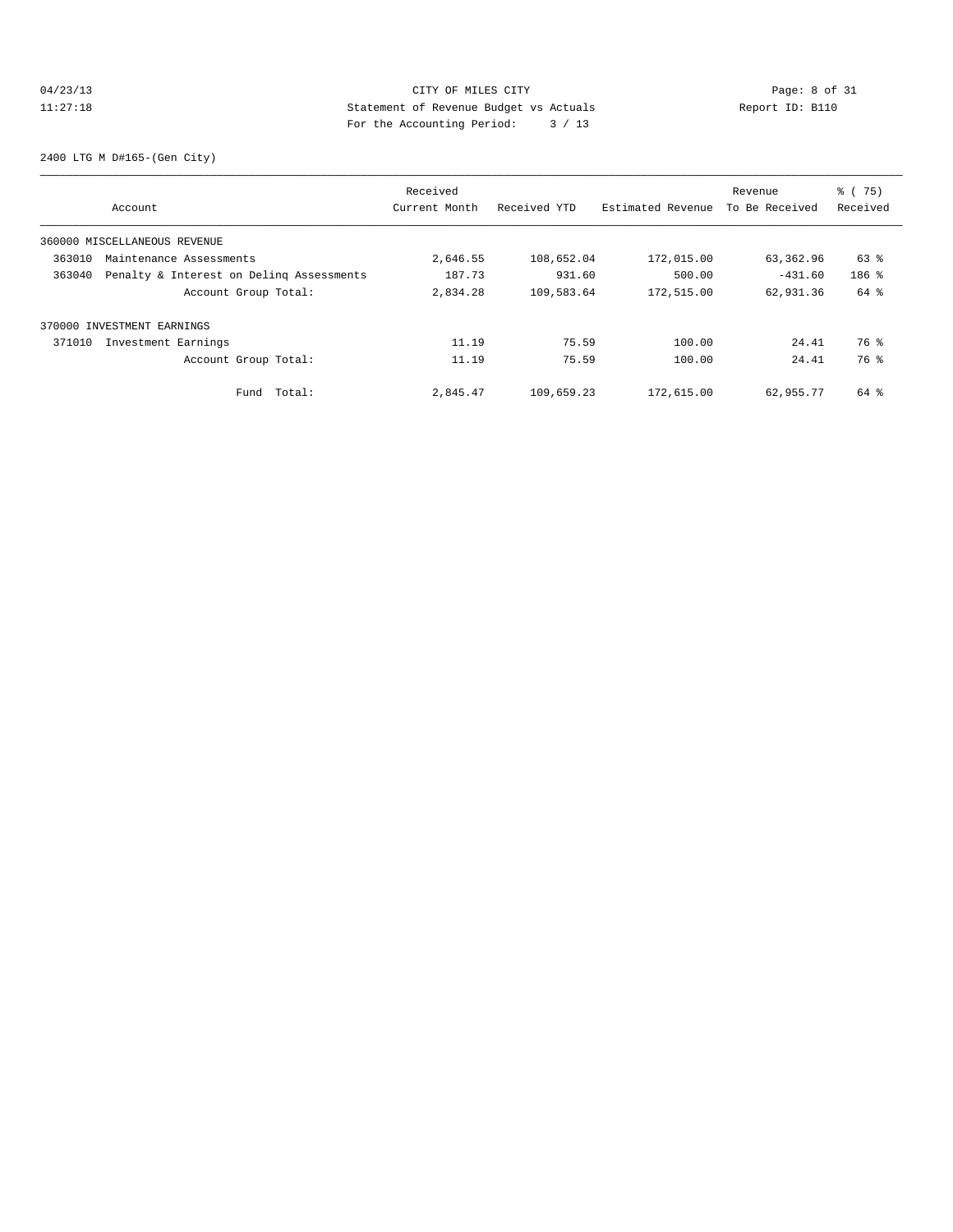# 04/23/13 CITY OF MILES CITY Page: 9 of 31<br>11:27:18 Statement of Revenue Budget vs Actuals Report ID: B110<br>Por the Accumular Device: 2006, 2007 11:27:18 Statement of Revenue Budget vs Actuals Report ID: B110 For the Accounting Period: 3 / 13

2420 LTG M D#167-(MilesAddn Etc)

|        |                                          | Received      |              |                   | Revenue        | % (75)          |
|--------|------------------------------------------|---------------|--------------|-------------------|----------------|-----------------|
|        | Account                                  | Current Month | Received YTD | Estimated Revenue | To Be Received | Received        |
|        | 360000 MISCELLANEOUS REVENUE             |               |              |                   |                |                 |
| 363010 | Maintenance Assessments                  | 0.00          | 16,362.98    | 34,511.00         | 18,148.02      | 47.8            |
| 363040 | Penalty & Interest on Deling Assessments | 0.00          | 126.06       | 100.00            | $-26.06$       | $126$ %         |
|        | Account Group Total:                     | 0.00          | 16,489.04    | 34,611.00         | 18, 121, 96    | $48*$           |
|        | 370000 INVESTMENT EARNINGS               |               |              |                   |                |                 |
| 371010 | Investment Earnings                      | 2.54          | 16.42        | 0.00              | $-16.42$       | $***$ %         |
|        | Account Group Total:                     | 2.54          | 16.42        | 0.00              | $-16.42$       | $***$ $\approx$ |
|        | Total:<br>Fund                           | 2.54          | 16,505.46    | 34,611.00         | 18,105.54      | 48 %            |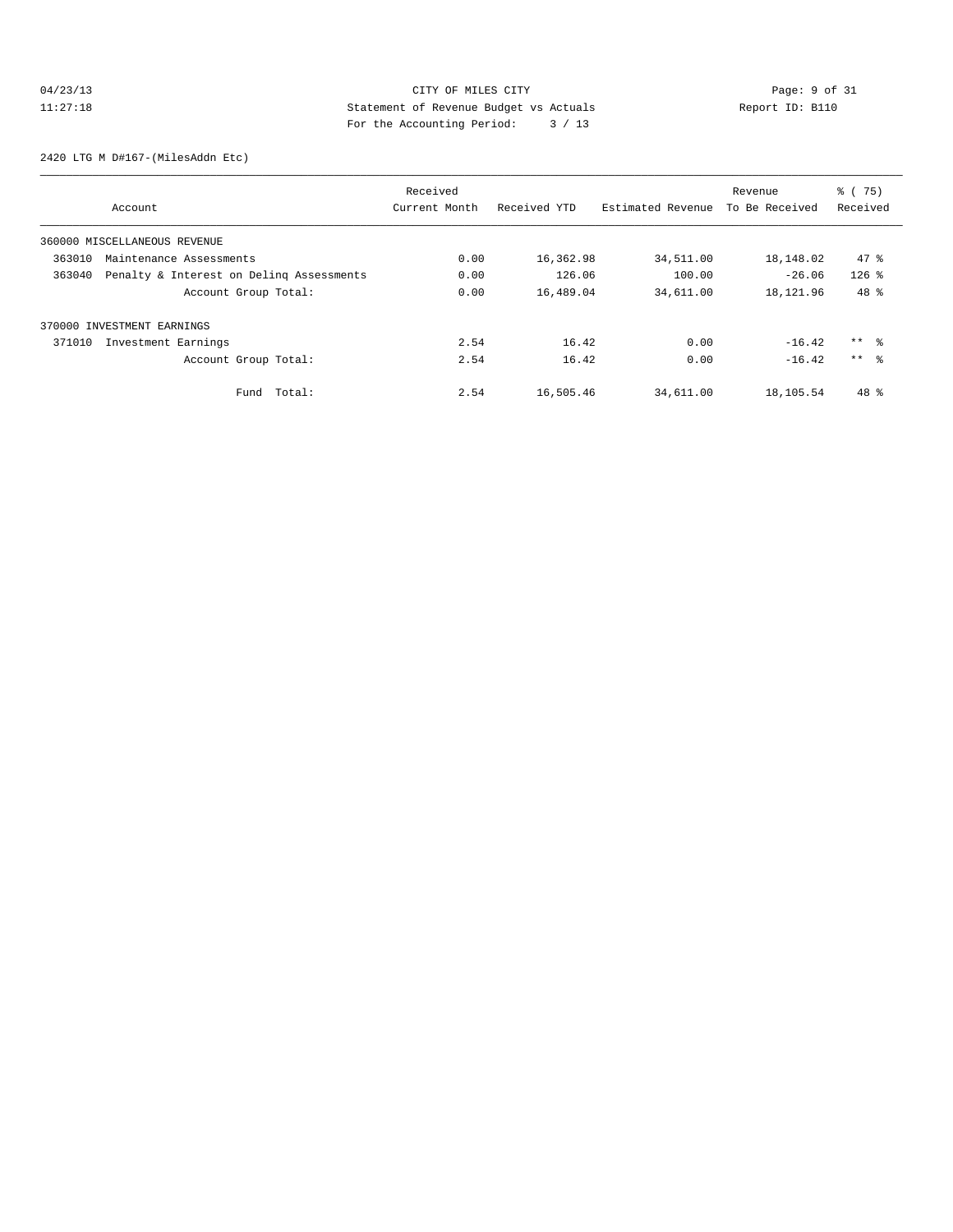# 04/23/13 Page: 10 of 31 11:27:18 Statement of Revenue Budget vs Actuals Report ID: B110 For the Accounting Period: 3 / 13

2430 LTG M D#171-(Balsam Est)

|                              |                                          | Received      |              |                   | Revenue        | % (75)          |
|------------------------------|------------------------------------------|---------------|--------------|-------------------|----------------|-----------------|
| Account                      |                                          | Current Month | Received YTD | Estimated Revenue | To Be Received | Received        |
| 360000 MISCELLANEOUS REVENUE |                                          |               |              |                   |                |                 |
| 363010                       | Maintenance Assessments                  | 0.00          | 1,415.75     | 4,008.00          | 2,592.25       | 35 <sup>8</sup> |
| 363040                       | Penalty & Interest on Deling Assessments | 0.00          | 0.39         | 0.00              | $-0.39$        | $***$ %         |
|                              | Account Group Total:                     | 0.00          | 1,416.14     | 4,008.00          | 2,591.86       | 35 <sup>8</sup> |
| 370000 INVESTMENT EARNINGS   |                                          |               |              |                   |                |                 |
| 371010                       | Investment Earnings                      | 0.24          | 1.58         | 0.00              | $-1.58$        | ** %            |
|                              | Account Group Total:                     | 0.24          | 1.58         | 0.00              | $-1.58$        | $***$ $\approx$ |
|                              | Total:<br>Fund                           | 0.24          | 1,417.72     | 4,008.00          | 2,590.28       | 35 <sup>8</sup> |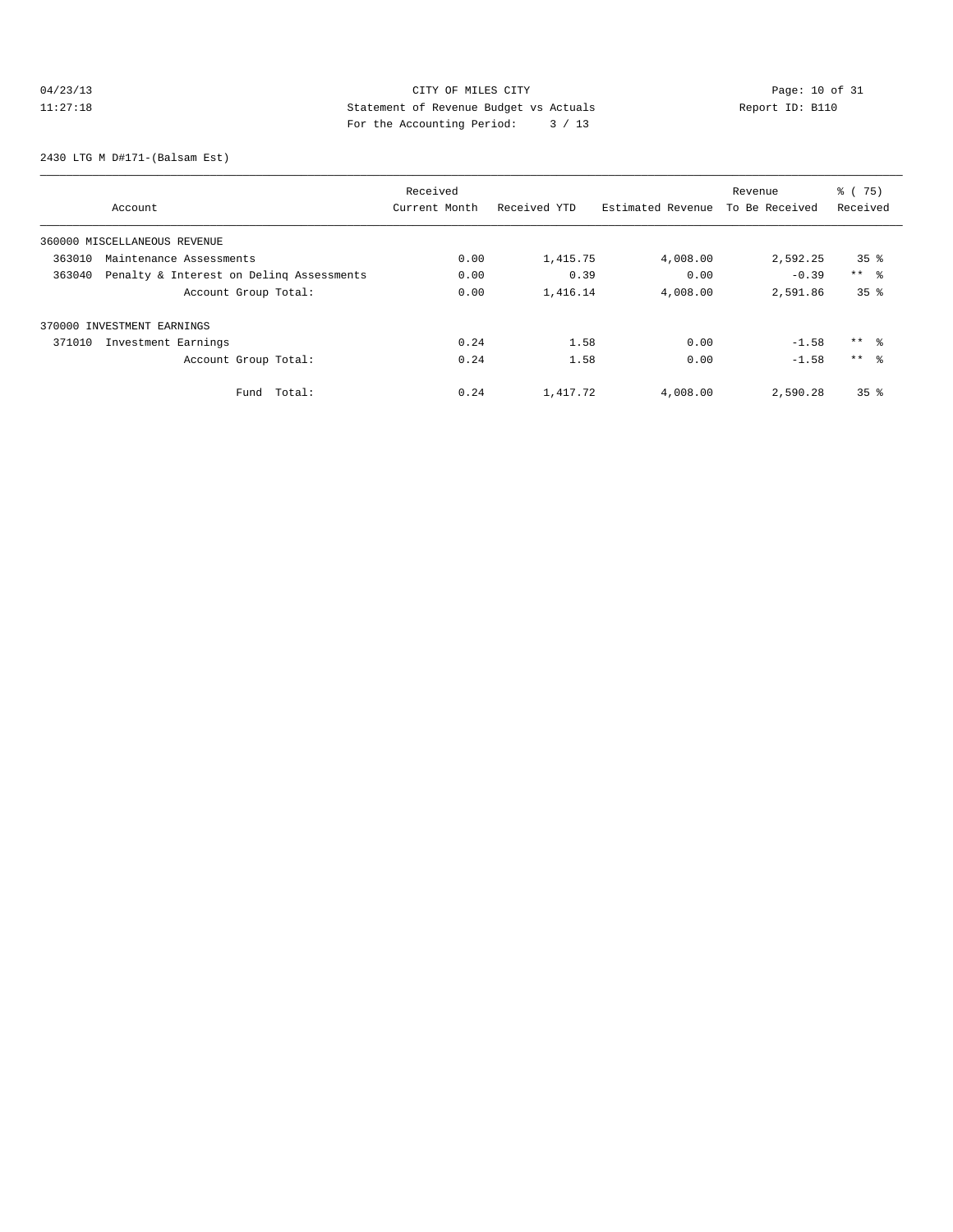# 04/23/13 Page: 11 of 31 11:27:18 Statement of Revenue Budget vs Actuals Report ID: B110 For the Accounting Period: 3 / 13

2440 LTG M D#172-(Main Str)

|        |                                          | Received      |              |                   | Revenue        | % (75)             |
|--------|------------------------------------------|---------------|--------------|-------------------|----------------|--------------------|
|        | Account                                  | Current Month | Received YTD | Estimated Revenue | To Be Received | Received           |
|        | 360000 MISCELLANEOUS REVENUE             |               |              |                   |                |                    |
| 363010 | Maintenance Assessments                  | 0.00          | 5,976.84     | 25,046.00         | 19,069.16      | $24$ $\frac{6}{5}$ |
| 363040 | Penalty & Interest on Deling Assessments | 0.00          | 62.15        | 100.00            | 37.85          | 62 %               |
|        | Account Group Total:                     | 0.00          | 6,038.99     | 25,146.00         | 19,107.01      | $24$ $%$           |
|        | 370000 INVESTMENT EARNINGS               |               |              |                   |                |                    |
| 371010 | Investment Earnings                      | 3.71          | 30.59        | 50.00             | 19.41          | $61$ %             |
|        | Account Group Total:                     | 3.71          | 30.59        | 50.00             | 19.41          | $61$ %             |
|        | Total:<br>Fund                           | 3.71          | 6,069.58     | 25,196.00         | 19,126.42      | $24$ $\frac{6}{3}$ |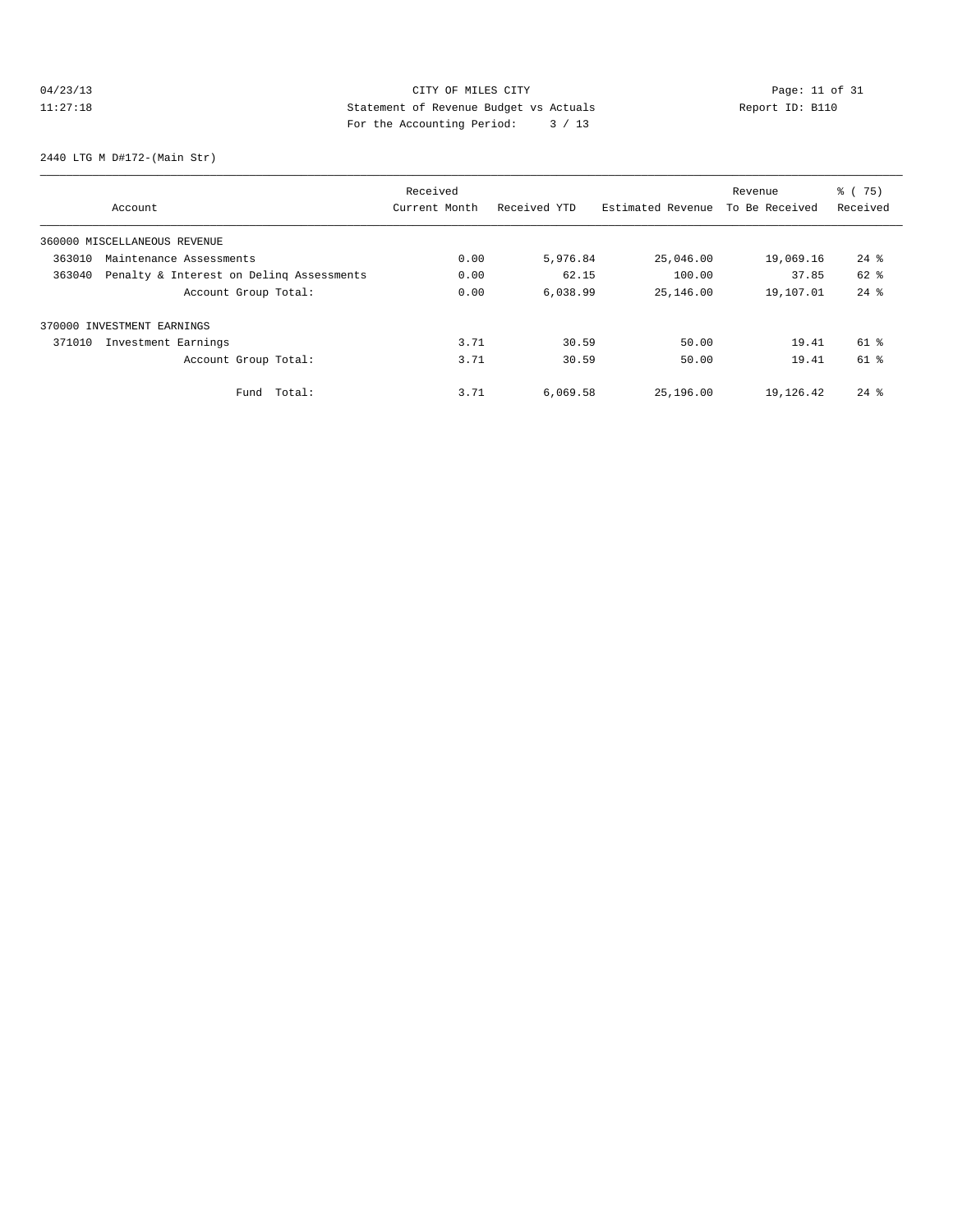# 04/23/13 Page: 12 of 31 11:27:18 Statement of Revenue Budget vs Actuals Report ID: B110<br>Report ID: B110 For the Accounting Period: 3 / 13

2450 LTG M D#195-(SG-Trico)

|        |                                          | Received      |              |                   | Revenue        | % (75)          |
|--------|------------------------------------------|---------------|--------------|-------------------|----------------|-----------------|
|        | Account                                  | Current Month | Received YTD | Estimated Revenue | To Be Received | Received        |
|        | 360000 MISCELLANEOUS REVENUE             |               |              |                   |                |                 |
| 363010 | Maintenance Assessments                  | 0.00          | 2,445.94     | 3,593.00          | 1,147.06       | 68 %            |
| 363040 | Penalty & Interest on Deling Assessments | 0.00          | 1.89         | 0.00              | $-1.89$        | $***$ $\approx$ |
|        | Account Group Total:                     | 0.00          | 2,447.83     | 3,593.00          | 1,145.17       | 68 %            |
|        | 370000 INVESTMENT EARNINGS               |               |              |                   |                |                 |
| 371010 | Investment Earnings                      | 0.33          | 3.11         | 0.00              | $-3.11$        | $***$ 8         |
|        | Account Group Total:                     | 0.33          | 3.11         | 0.00              | $-3.11$        | $***$ %         |
|        | Total:<br>Fund                           | 0.33          | 2,450.94     | 3,593.00          | 1,142.06       | 68 %            |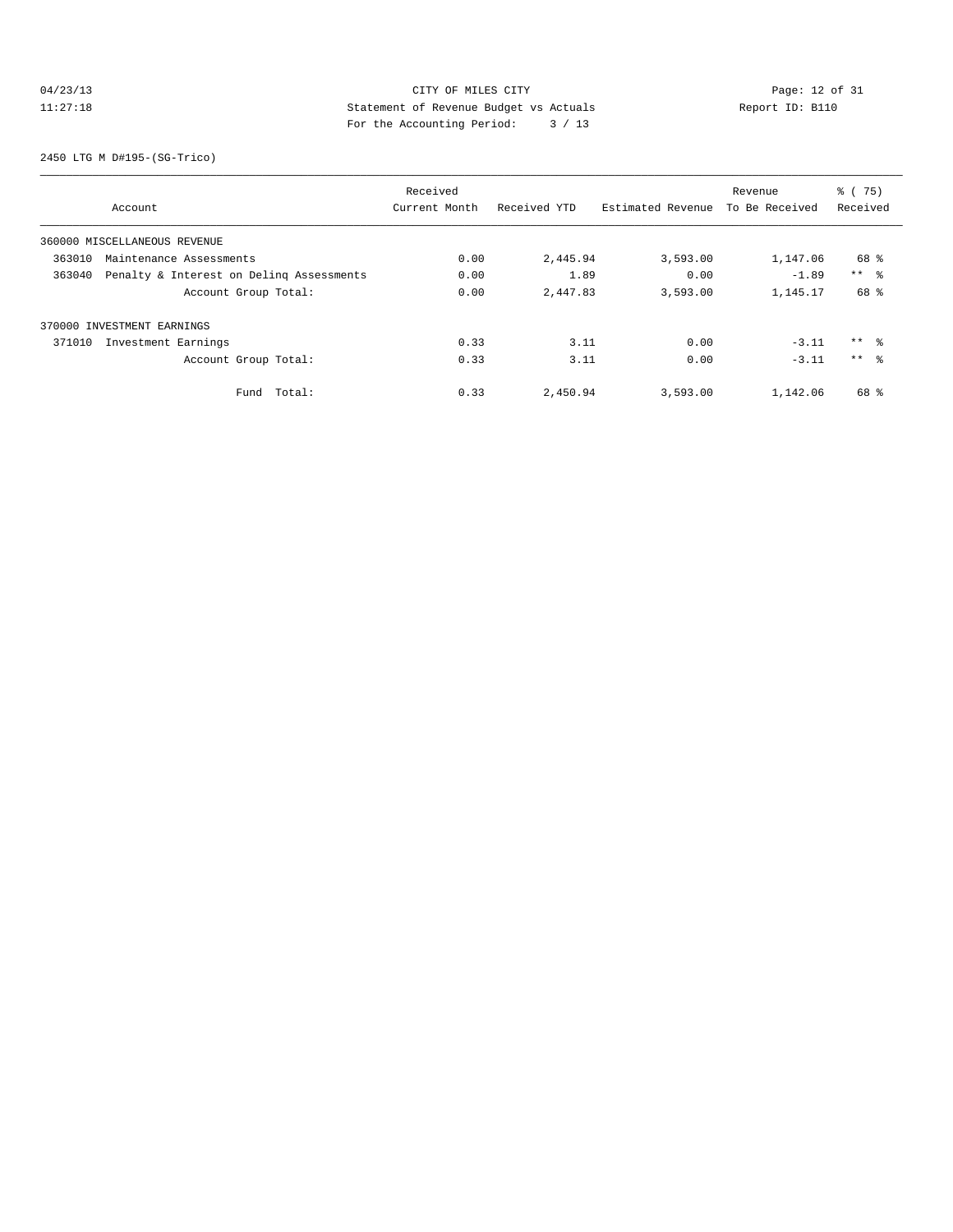### 04/23/13 Page: 13 of 31 11:27:18 Statement of Revenue Budget vs Actuals Report ID: B110<br>Report ID: B110 For the Accounting Period: 3 / 13

2470 LTG M D#202-(SG-MDU&NV)

|        |                                                                                                                                                                                                                                                                            | Received |          |          | Revenue  | % (75)          |
|--------|----------------------------------------------------------------------------------------------------------------------------------------------------------------------------------------------------------------------------------------------------------------------------|----------|----------|----------|----------|-----------------|
|        | Received YTD<br>Estimated Revenue<br>To Be Received<br>Current Month<br>Account<br>28.62<br>4,752.66<br>9,551.00<br>4,798.34<br>0.47<br>26.31<br>10.00<br>$-16.31$<br>29.09<br>4,778.97<br>9,561.00<br>Account Group Total:<br>4,782.03<br>3.18<br>0.51<br>0.00<br>$-3.18$ | Received |          |          |          |                 |
|        | 360000 MISCELLANEOUS REVENUE                                                                                                                                                                                                                                               |          |          |          |          |                 |
| 363010 | Maintenance Assessments                                                                                                                                                                                                                                                    |          |          |          |          | $50*$           |
| 363040 | Penalty & Interest on Deling Assessments                                                                                                                                                                                                                                   |          |          |          |          | $263$ $%$       |
|        |                                                                                                                                                                                                                                                                            |          |          |          |          | $50*$           |
|        | 370000 INVESTMENT EARNINGS                                                                                                                                                                                                                                                 |          |          |          |          |                 |
| 371010 | Investment Earnings                                                                                                                                                                                                                                                        |          |          |          |          | $***$ $\approx$ |
|        | Account Group Total:                                                                                                                                                                                                                                                       | 0.51     | 3.18     | 0.00     | $-3.18$  | $***$ $\approx$ |
|        | Total:<br>Fund                                                                                                                                                                                                                                                             | 29.60    | 4,782.15 | 9,561.00 | 4,778.85 | $50*$           |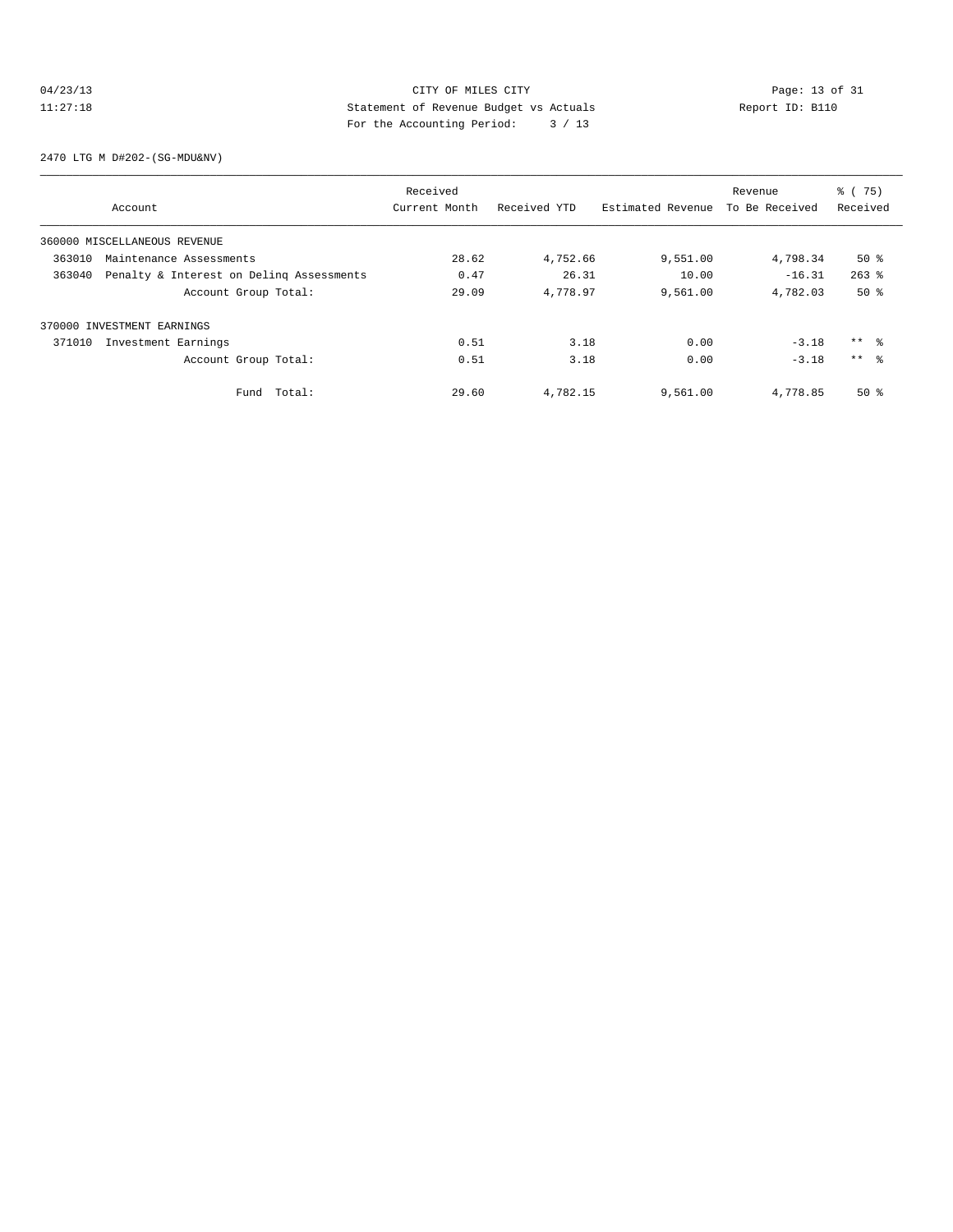### 04/23/13 Page: 14 of 31 11:27:18 Statement of Revenue Budget vs Actuals Report ID: B110 For the Accounting Period: 3 / 13

2480 LTG M M#173-(Milestown Estates)

|                                                    | Received      |              |                   | Revenue        | % (75)          |
|----------------------------------------------------|---------------|--------------|-------------------|----------------|-----------------|
| Account                                            | Current Month | Received YTD | Estimated Revenue | To Be Received | Received        |
| 360000 MISCELLANEOUS REVENUE                       |               |              |                   |                |                 |
| 363010<br>Maintenance Assessments                  | 0.00          | 1,221.69     | 266.00            | $-955.69$      | $459$ %         |
| Penalty & Interest on Deling Assessments<br>363040 | 0.00          | 1.28         | 0.00              | $-1.28$        | $***$ $\approx$ |
| Account Group Total:                               | 0.00          | 1,222.97     | 266.00            | $-956.97$      | $460*$          |
| 370000 INVESTMENT EARNINGS                         |               |              |                   |                |                 |
| Investment Earnings<br>371010                      | 0.25          | 1.10         | 0.00              | $-1.10$        | ** %            |
| Account Group Total:                               | 0.25          | 1.10         | 0.00              | $-1.10$        | $***$ $\approx$ |
| Total:<br>Fund                                     | 0.25          | 1,224.07     | 266.00            | $-958.07$      | $460*$          |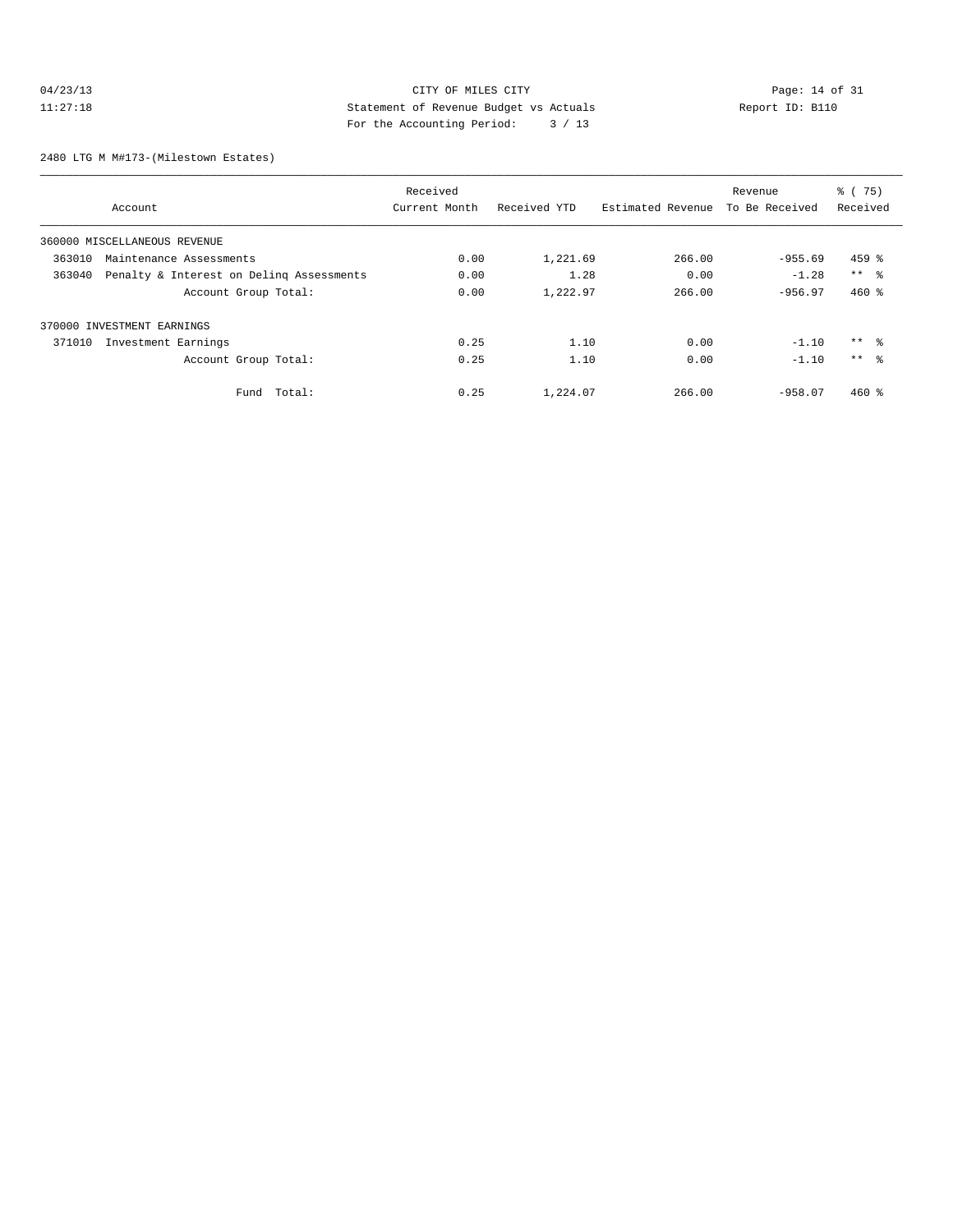# 04/23/13 Page: 15 of 31 11:27:18 Statement of Revenue Budget vs Actuals Report ID: B110 For the Accounting Period: 3 / 13

2510 STR MAINT DIST #204

|        |                                          | Received      |              |                   | Revenue        | 8 (75)         |
|--------|------------------------------------------|---------------|--------------|-------------------|----------------|----------------|
|        | Account                                  | Current Month | Received YTD | Estimated Revenue | To Be Received | Received       |
|        | 360000 MISCELLANEOUS REVENUE             |               |              |                   |                |                |
| 362020 | MISC REVENUE                             | 0.00          | 26.23        | 0.00              | $-26.23$       | $***$ $ -$     |
| 363010 | Maintenance Assessments                  | 7,400.65      | 576, 437.89  | 824,367.00        | 247,929.11     | 70 %           |
| 363040 | Penalty & Interest on Deling Assessments | 403.45        | 2,884.90     | 1,000.00          | $-1,884.90$    | 288 %          |
|        | Account Group Total:                     | 7,804.10      | 579,349.02   | 825,367.00        | 246,017.98     | 70 %           |
|        | 370000 INVESTMENT EARNINGS               |               |              |                   |                |                |
| 371010 | Investment Earnings                      | 236.63        | 1,503.08     | 400.00            | $-1, 103.08$   | $376$ $%$      |
|        | Account Group Total:                     | 236.63        | 1,503.08     | 400.00            | $-1, 103.08$   | $376$ $%$      |
| 380000 | OTHER FINANCING SOURCES                  |               |              |                   |                |                |
| 383000 | Interfund Operating Transfer             | 0.00          | 0.00         | 89,695.00         | 89,695.00      | 0 <sup>8</sup> |
|        | Account Group Total:                     | 0.00          | 0.00         | 89,695.00         | 89,695.00      | 0 <sup>8</sup> |
|        | Total:<br>Fund                           | 8,040.73      | 580,852.10   | 915,462.00        | 334,609.90     | $63$ $%$       |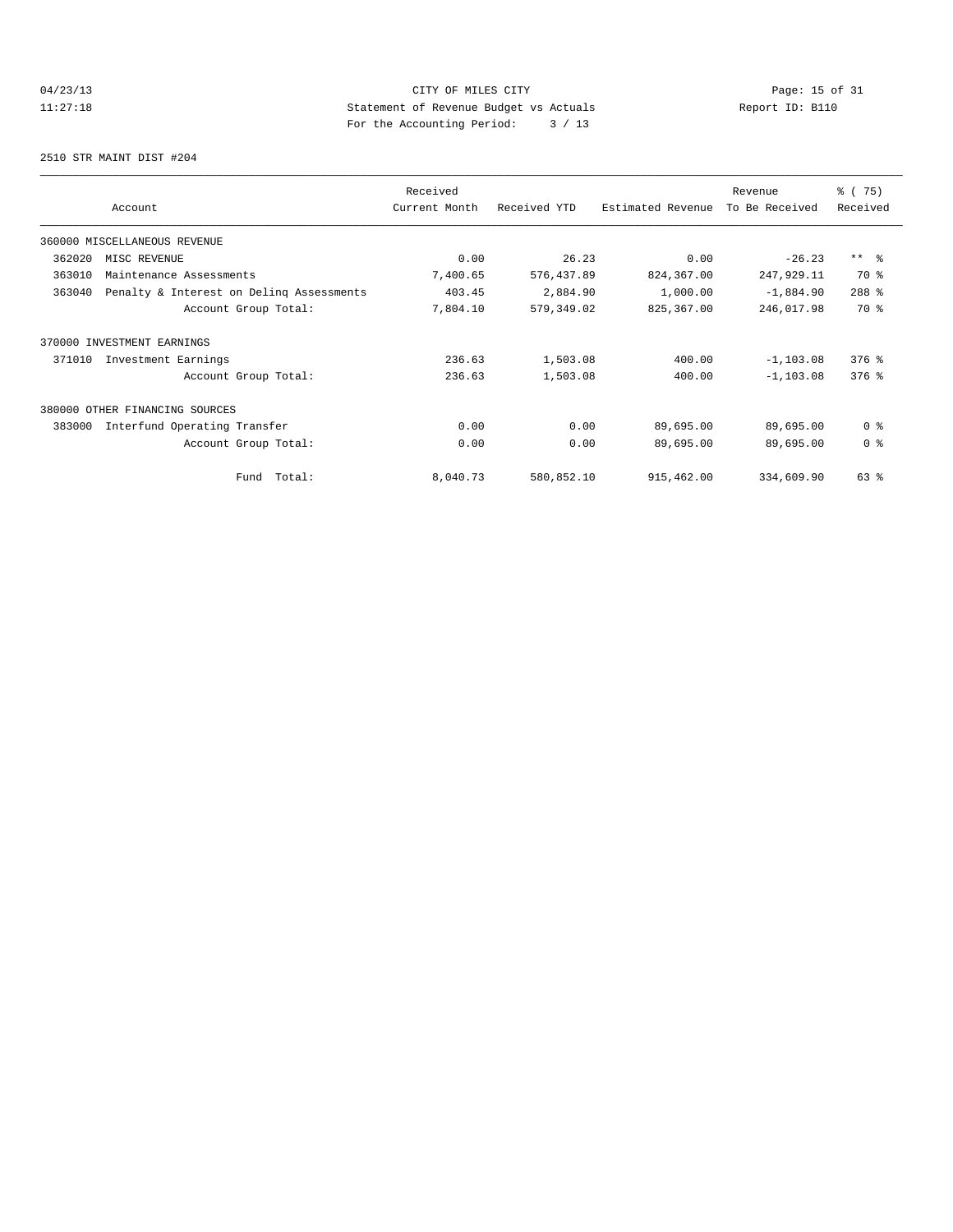# 04/23/13 Page: 16 of 31 11:27:18 Statement of Revenue Budget vs Actuals Report ID: B110 For the Accounting Period: 3 / 13

2520 STR MAINT DIST #205

|        |                                          | Received      |              |                   | Revenue        | 8 (75)         |
|--------|------------------------------------------|---------------|--------------|-------------------|----------------|----------------|
|        | Account                                  | Current Month | Received YTD | Estimated Revenue | To Be Received | Received       |
|        | 360000 MISCELLANEOUS REVENUE             |               |              |                   |                |                |
| 362020 | MISC REVENUE                             | 0.00          | 6.55         | 0.00              | $-6.55$        | $***$ $ -$     |
| 363010 | Maintenance Assessments                  | 6,805.72      | 194,885.16   | 236,245.00        | 41,359.84      | 82%            |
| 363040 | Penalty & Interest on Deling Assessments | 338.37        | 1,291.74     | 1,000.00          | $-291.74$      | $129$ $%$      |
|        | Account Group Total:                     | 7,144.09      | 196, 183.45  | 237, 245.00       | 41,061.55      | 83%            |
|        | 370000 INVESTMENT EARNINGS               |               |              |                   |                |                |
| 371010 | Investment Earnings                      | 45.63         | 255.43       | 400.00            | 144.57         | 64 %           |
|        | Account Group Total:                     | 45.63         | 255.43       | 400.00            | 144.57         | 64 %           |
|        | 380000 OTHER FINANCING SOURCES           |               |              |                   |                |                |
| 383000 | Interfund Operating Transfer             | 0.00          | 0.00         | 89,695.00         | 89,695.00      | 0 <sup>8</sup> |
|        | Account Group Total:                     | 0.00          | 0.00         | 89,695.00         | 89,695.00      | 0 <sup>8</sup> |
|        | Total:<br>Fund                           | 7,189.72      | 196,438.88   | 327,340.00        | 130,901.12     | 60 %           |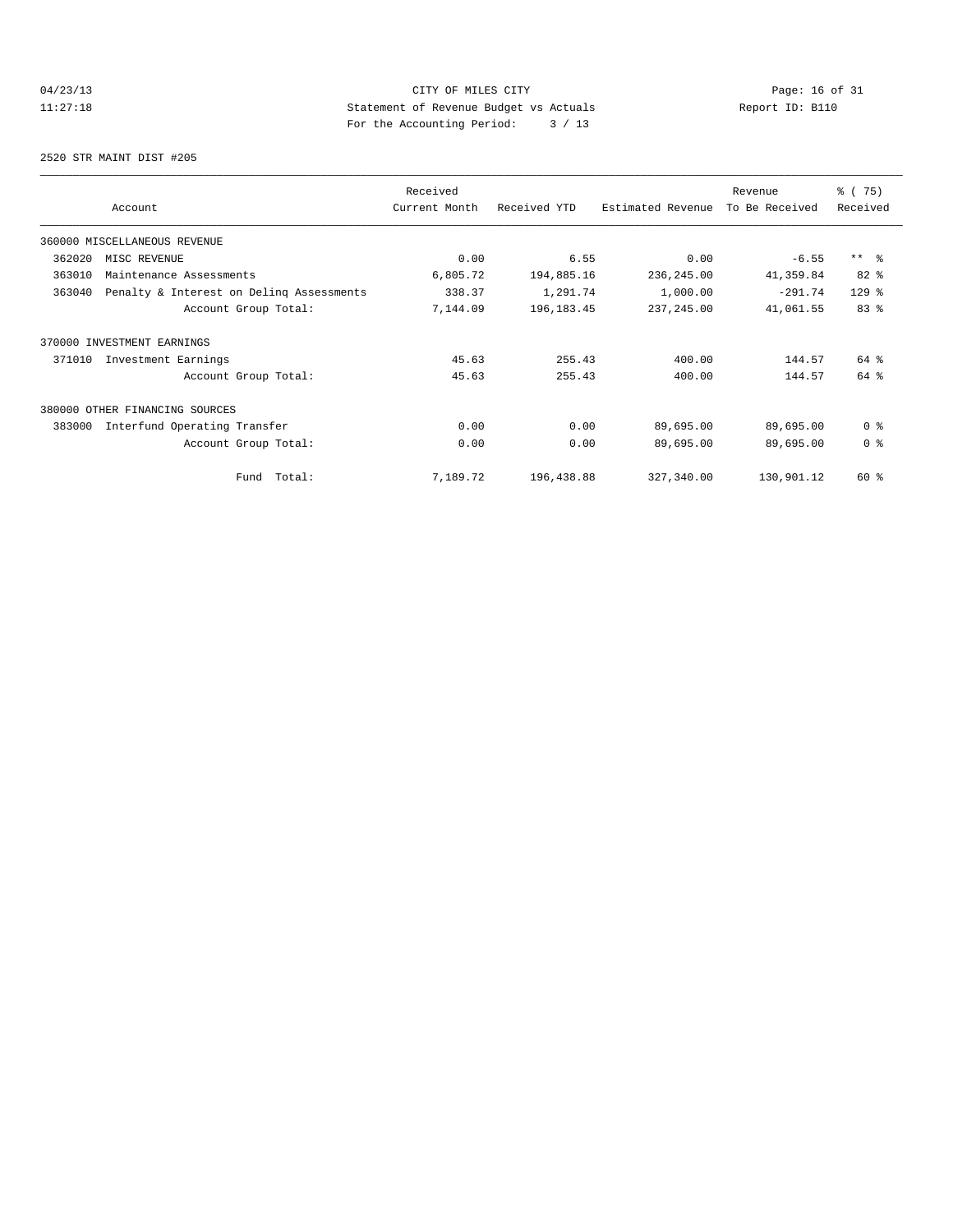### 04/23/13 CITY OF MILES CITY<br>11:27:18 Dege: 17 of 31<br>11:27:18 Deport ID: Bl10 11:27:18 Statement of Revenue Budget vs Actuals Report ID: B110 For the Accounting Period: 3 / 13

2540 STR MAINT DIST#207-(MILESTOWN ESTATES)

|        |                                          | Received      |              |                   | Revenue        | % (75)          |
|--------|------------------------------------------|---------------|--------------|-------------------|----------------|-----------------|
|        | Account                                  | Current Month | Received YTD | Estimated Revenue | To Be Received | Received        |
|        | 360000 MISCELLANEOUS REVENUE             |               |              |                   |                |                 |
| 363010 | Maintenance Assessments                  | 0.00          | 3,659.97     | 4,138.00          | 478.03         | 88 %            |
| 363040 | Penalty & Interest on Deling Assessments | 0.00          | 36.73        | 0.00              | $-36.73$       | $***$ $ -$      |
|        | Account Group Total:                     | 0.00          | 3,696.70     | 4,138.00          | 441.30         | 89 %            |
|        | 370000 INVESTMENT EARNINGS               |               |              |                   |                |                 |
| 371010 | Investment Earnings                      | 0.64          | 3.37         | 0.00              | $-3.37$        | $***$ 8         |
|        | Account Group Total:                     | 0.64          | 3.37         | 0.00              | $-3.37$        | $***$ $\approx$ |
|        | Fund Total:                              | 0.64          | 3,700.07     | 4,138.00          | 437.93         | 89 <sup>°</sup> |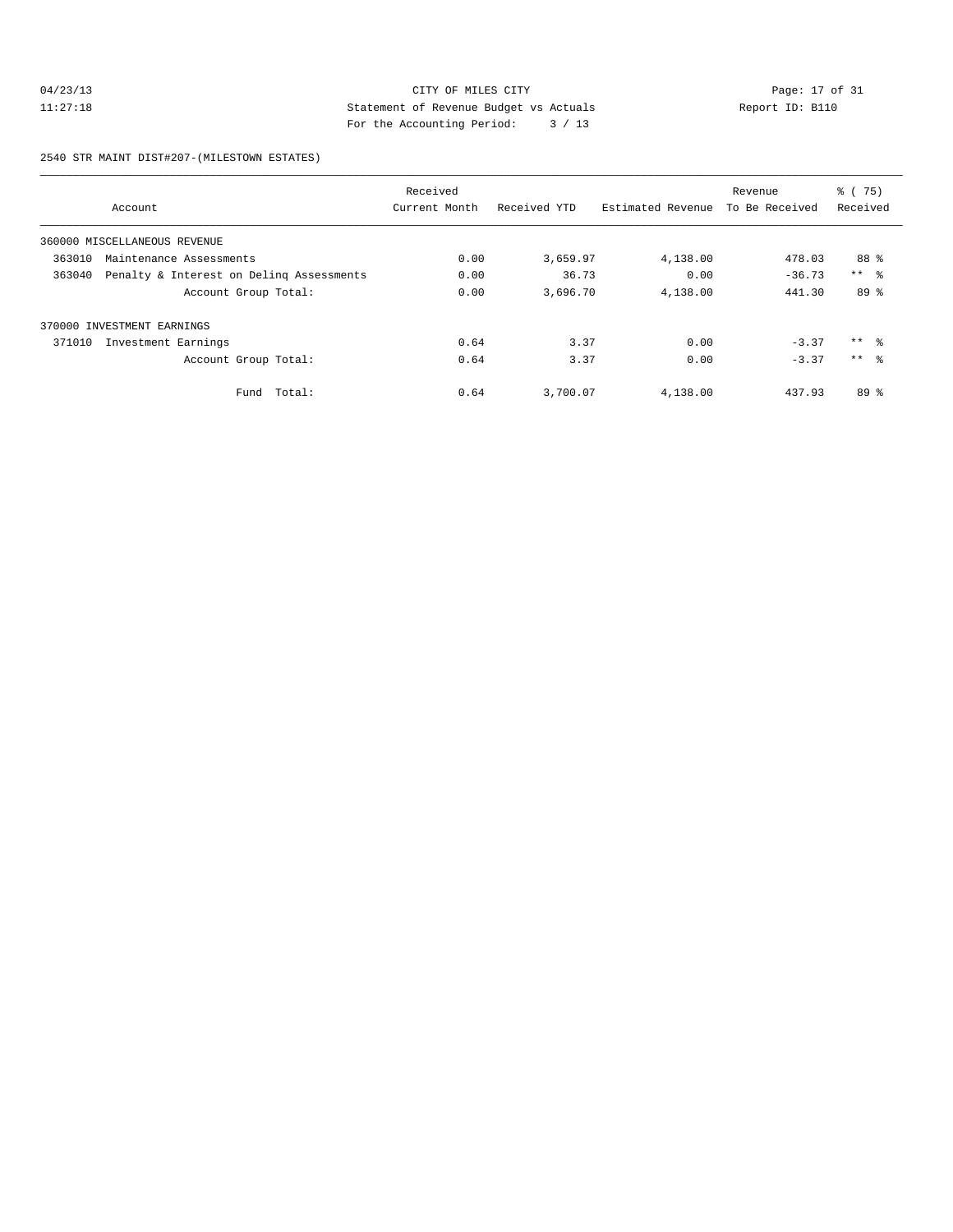# 04/23/13 CITY OF MILES CITY<br>11:27:18 Details Statement of Revenue Budget vs Actuals<br>11:27:18 Pay the Monountine Device: 2, (12, 2, 2, 2) 11:27:18 Statement of Revenue Budget vs Actuals Report ID: B110 For the Accounting Period: 3 / 13

#### 2701 Fire Grants

| Account                      |             | Received<br>Current Month | Received YTD | Estimated Revenue | Revenue<br>To Be Received | $\frac{1}{6}$ (75)<br>Received |
|------------------------------|-------------|---------------------------|--------------|-------------------|---------------------------|--------------------------------|
| 360000 MISCELLANEOUS REVENUE |             |                           |              |                   |                           |                                |
| 365040<br>DONATIONS-FIRE/AMB |             | 0.00                      | 0.00         | 5,250.00          | 5,250.00                  | 0 %                            |
| Account Group Total:         |             | 0.00                      | 0.00         | 5,250.00          | 5,250.00                  | 0 <sup>8</sup>                 |
|                              | Fund Total: | 0.00                      | 0.00         | 5,250.00          | 5,250.00                  | 0 %                            |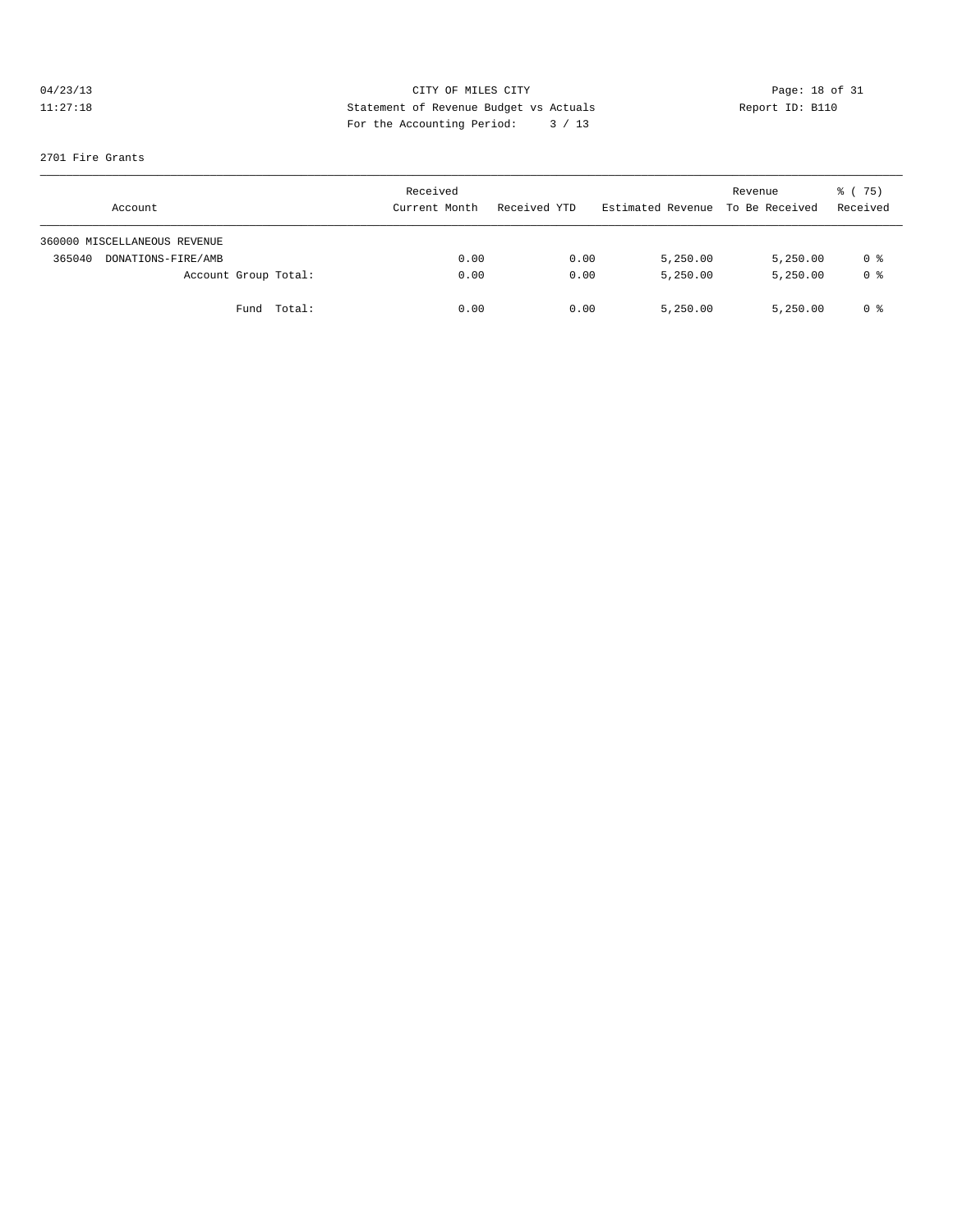# 04/23/13 Page: 19 of 31 11:27:18 Statement of Revenue Budget vs Actuals Report ID: B110 For the Accounting Period: 3 / 13

2820 GAS TAX

| Account                              | Received<br>Current Month | Received YTD | Estimated Revenue | Revenue<br>To Be Received | 8 (75)<br>Received |
|--------------------------------------|---------------------------|--------------|-------------------|---------------------------|--------------------|
| 330000 INTERGOVERNMENTAL REVENUES    |                           |              |                   |                           |                    |
| Gasoline Tax Apportionment<br>335040 | 15, 105.45                | 135,949.06   | 181,265.00        | 45, 315, 94               | 75 %               |
| Account Group Total:                 | 15, 105.45                | 135,949.06   | 181,265.00        | 45, 315.94                | 75 %               |
| Fund Total:                          | 15,105.45                 | 135,949.06   | 181,265.00        | 45, 315.94                | 75 %               |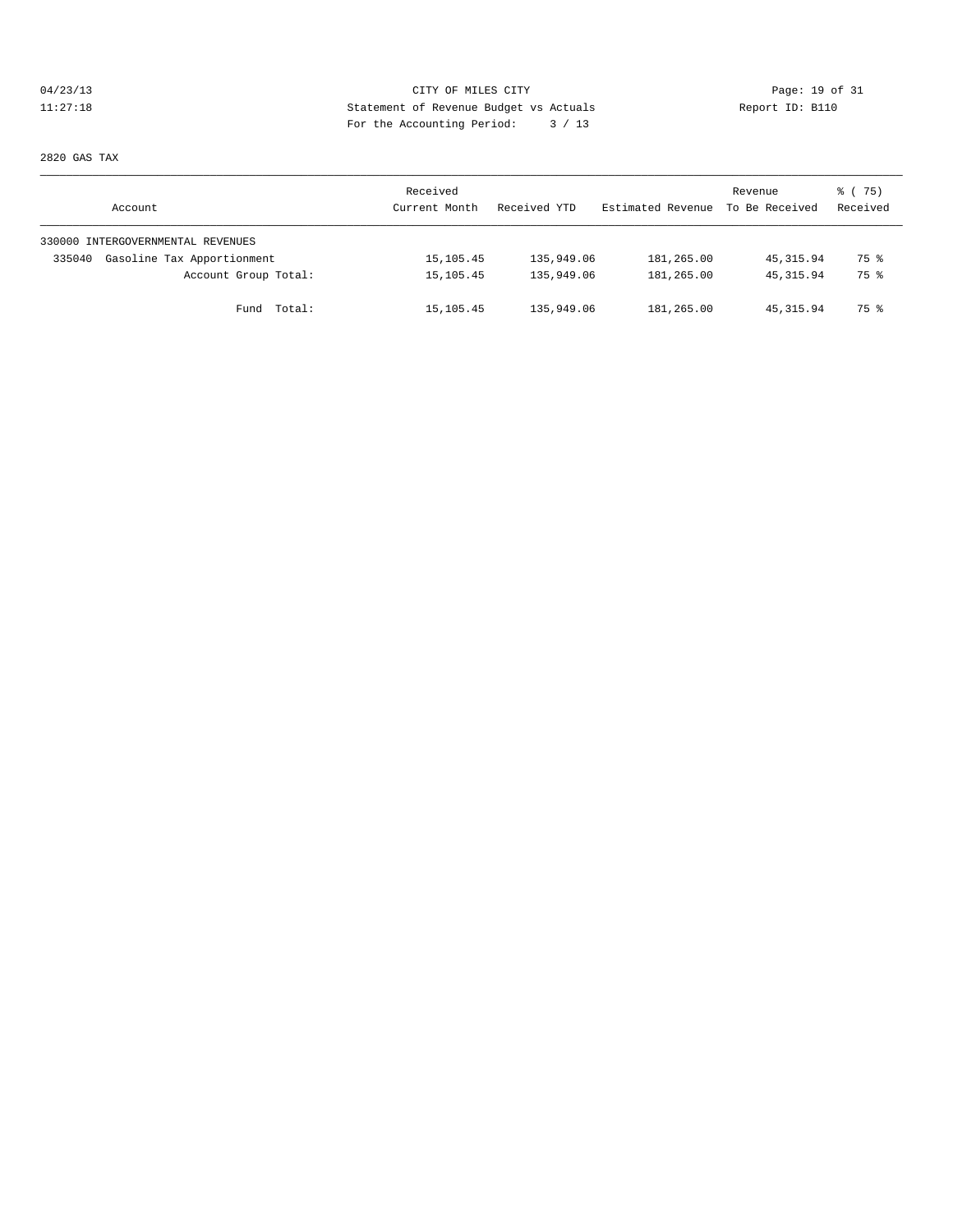# 04/23/13 CITY OF MILES CITY<br>11:27:18 Dege: 20 of 31<br>11:27:18 Deport ID: B110 11:27:18 Statement of Revenue Budget vs Actuals Report ID: B110 For the Accounting Period: 3 / 13

#### 2850 911 EMERGENCY

|        |                                   |        | Received      |              |                   | Revenue        | % (75)          |
|--------|-----------------------------------|--------|---------------|--------------|-------------------|----------------|-----------------|
|        | Account                           |        | Current Month | Received YTD | Estimated Revenue | To Be Received | Received        |
|        | 330000 INTERGOVERNMENTAL REVENUES |        |               |              |                   |                |                 |
| 335080 | Basic 911 Funds                   |        | 15,964.46     | 48,084.79    | 65,244.00         | 17,159.21      | 74 %            |
| 335081 | Enhanced 911 Funds                |        | 15,964.46     | 48,212.79    | 65,244.00         | 17,031.21      | 74 %            |
| 335082 | 911 - WIRELESS FUNDS              |        | 19,332.86     | 58,072.88    | 78,217.00         | 20,144.12      | 74 %            |
|        | Account Group Total:              |        | 51,261.78     | 154,370.46   | 208,705.00        | 54, 334.54     | 74 %            |
|        | 370000 INVESTMENT EARNINGS        |        |               |              |                   |                |                 |
| 371010 | Investment Earnings               |        | 10.80         | 92.88        | 200.00            | 107.12         | $46*$           |
|        | Account Group Total:              |        | 10.80         | 92.88        | 200.00            | 107.12         | 46 <sup>°</sup> |
|        | Fund                              | Total: | 51,272.58     | 154,463.34   | 208,905.00        | 54,441.66      | 74 %            |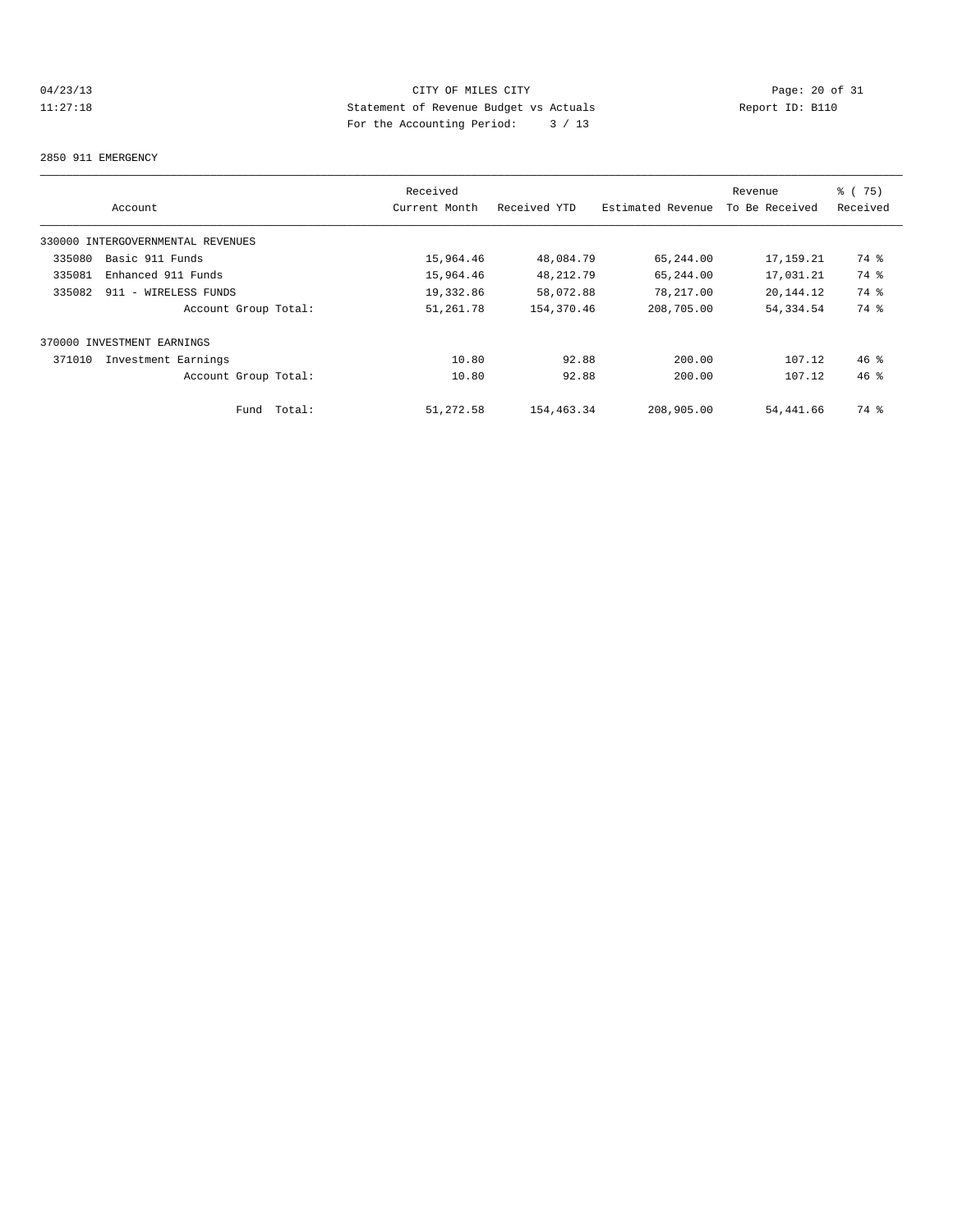# 04/23/13 CITY OF MILES CITY<br>11:27:18 Details Statement of Revenue Budget vs Actuals<br>11:27:18 Page: 21 of 31<br>Page: 21 of 31<br>2011 Page: 21 of 31 11:27:18 Statement of Revenue Budget vs Actuals Report ID: B110 For the Accounting Period: 3 / 13

#### 2880 LIBRARY GRANTS

|        | Account                           | Received<br>Current Month | Received YTD | Estimated Revenue | Revenue<br>To Be Received | % (75)<br>Received |
|--------|-----------------------------------|---------------------------|--------------|-------------------|---------------------------|--------------------|
|        | 330000 INTERGOVERNMENTAL REVENUES |                           |              |                   |                           |                    |
| 334100 | Library - State Aid               | 0.00                      | 1,402.71     | 1,519.00          | 116.29                    | $92*$              |
| 334101 | HB#193-Interlibrary Loan Reimb    | 0.00                      | 3.000.00     | 2,500.00          | $-500.00$                 | $120*$             |
| 334105 | Sagebrush Fed/Coal Sev Tax        | 0.00                      | 5,417.30     | 5,354.00          | $-63.30$                  | $101$ %            |
|        | Account Group Total:              | 0.00                      | 9,820.01     | 9,373.00          | $-447.01$                 | $105$ %            |
|        | Total:<br>Fund                    | 0.00                      | 9,820.01     | 9,373.00          | $-447.01$                 | $105$ %            |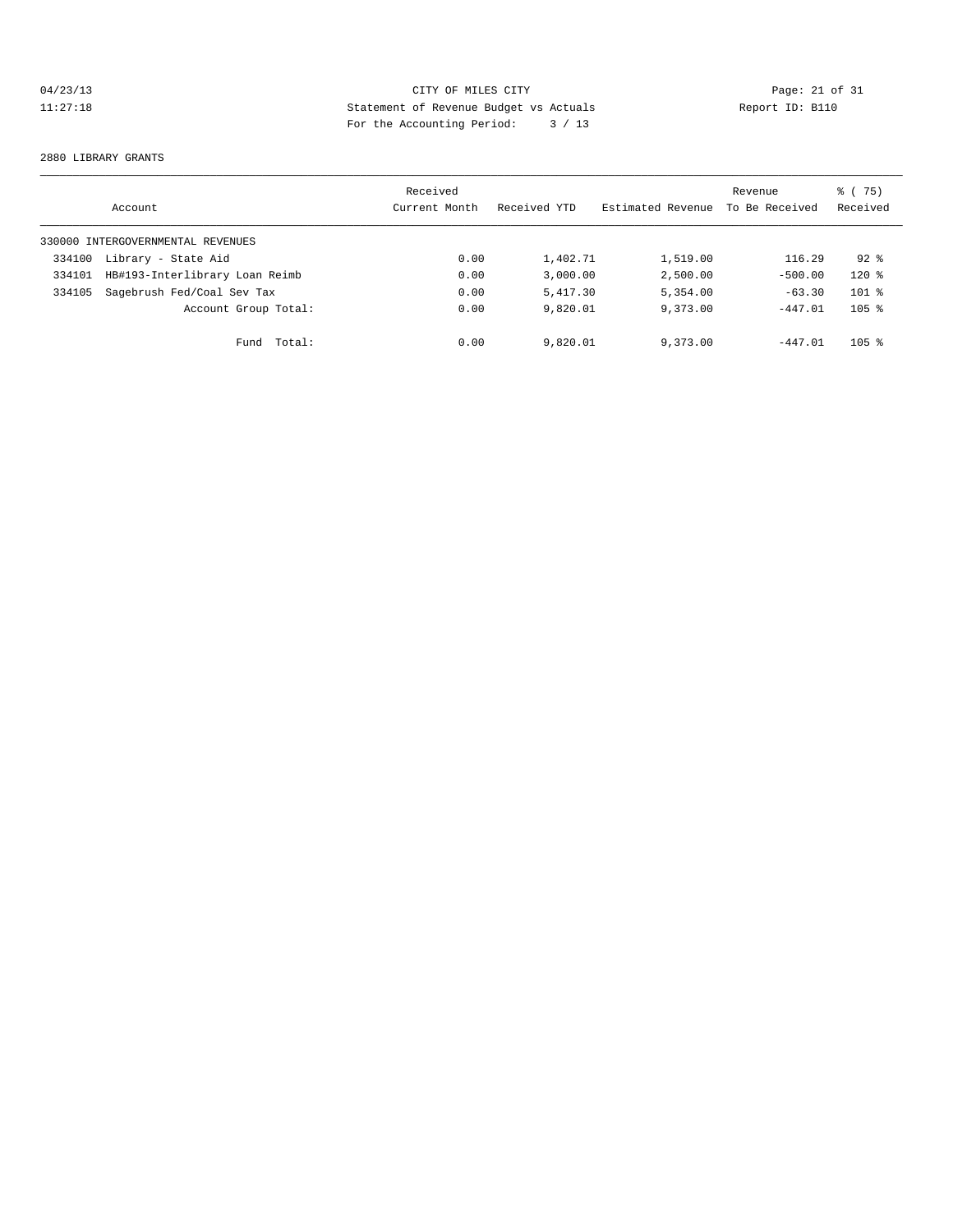# 04/23/13 CITY OF MILES CITY<br>11:27:18 Details Statement of Revenue Budget vs Actuals<br>11:27:18 Pay the Monountine Budget vs Actuals 11:27:18 Statement of Revenue Budget vs Actuals Report ID: B110 For the Accounting Period: 3 / 13

2935 Historic Preservation

|                                        | Received      |              |                   | Revenue        | % (75)         |
|----------------------------------------|---------------|--------------|-------------------|----------------|----------------|
| Account                                | Current Month | Received YTD | Estimated Revenue | To Be Received | Received       |
| 330000 INTERGOVERNMENTAL REVENUES      |               |              |                   |                |                |
| 334000<br>State Grants                 | 0.00          | 2,499.71     | 5,500.00          | 3,000.29       | $45$ %         |
| Account Group Total:                   | 0.00          | 2,499.71     | 5,500.00          | 3,000.29       | 45 %           |
| 360000 MISCELLANEOUS REVENUE           |               |              |                   |                |                |
| Contributions and Donations<br>365000  | 0.00          | 0.00         | 4,100.00          | 4,100.00       | 0 <sup>8</sup> |
| Account Group Total:                   | 0.00          | 0.00         | 4,100.00          | 4,100.00       | 0 <sup>8</sup> |
| 380000 OTHER FINANCING SOURCES         |               |              |                   |                |                |
| Interfund Operating Transfer<br>383000 | 0.00          | 6,000.00     | 6,000.00          | 0.00           | $100*$         |
| Account Group Total:                   | 0.00          | 6,000.00     | 6,000.00          | 0.00           | $100*$         |
| Total:<br>Fund                         | 0.00          | 8,499.71     | 15,600.00         | 7,100.29       | $54$ %         |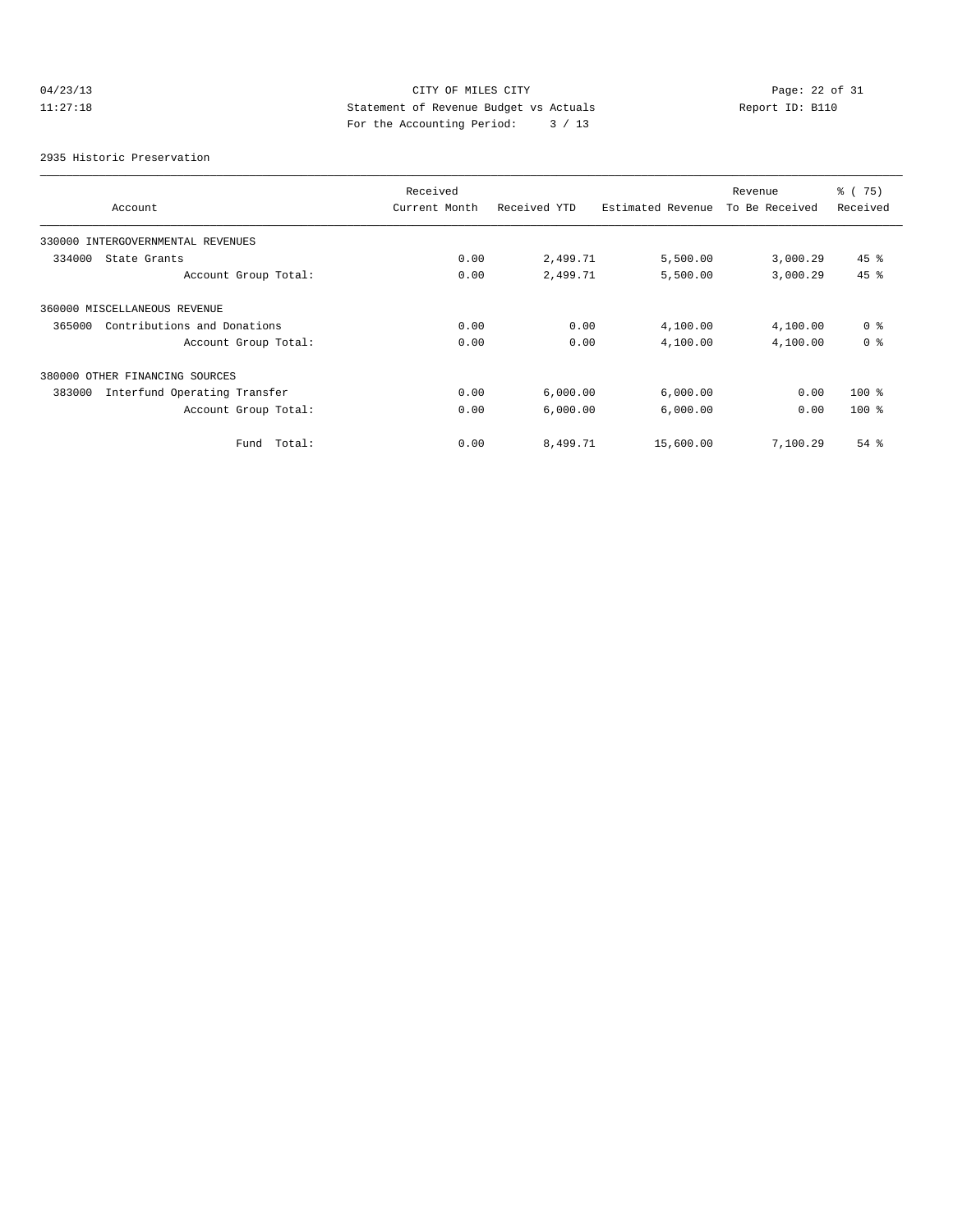### 04/23/13 CITY OF MILES CITY<br>11:27:18 Dege: 23 of 31<br>11:27:18 Deport ID: B110 11:27:18 Statement of Revenue Budget vs Actuals Report ID: B110 For the Accounting Period: 3 / 13

2985 RETIRED SENIOR VOLUNTEER PROG (RSVP)

|        | Account                           | Received<br>Current Month | Received YTD | Estimated Revenue | Revenue<br>To Be Received | 8 (75)<br>Received |
|--------|-----------------------------------|---------------------------|--------------|-------------------|---------------------------|--------------------|
|        | 330000 INTERGOVERNMENTAL REVENUES |                           |              |                   |                           |                    |
| 331165 | RSVP FEDERAL GRANTS               | 4,511.85                  | 43,671.00    | 58,228.00         | 14,557.00                 | 75 %               |
|        | Account Group Total:              | 4,511.85                  | 43,671.00    | 58,228.00         | 14,557.00                 | 75 %               |
|        | 360000 MISCELLANEOUS REVENUE      |                           |              |                   |                           |                    |
| 362020 | MISC REVENUE                      | 910.35                    | 9,382.21     | 10,000.00         | 617.79                    | $94$ $%$           |
| 365000 | Contributions and Donations       | 30.00                     | 2,724.00     | 2,746.00          | 22.00                     | 99 <sup>8</sup>    |
|        | Account Group Total:              | 940.35                    | 12,106.21    | 12,746.00         | 639.79                    | 95 <sup>8</sup>    |
|        | 370000 INVESTMENT EARNINGS        |                           |              |                   |                           |                    |
| 371010 | Investment Earnings               | 2.49                      | 22.48        | 0.00              | $-22.48$                  | $***$ $ -$         |
|        | Account Group Total:              | 2.49                      | 22.48        | 0.00              | $-22.48$                  | $***$ $ -$         |
|        | Total:<br>Fund                    | 5,454.69                  | 55,799.69    | 70,974.00         | 15, 174. 31               | 79 %               |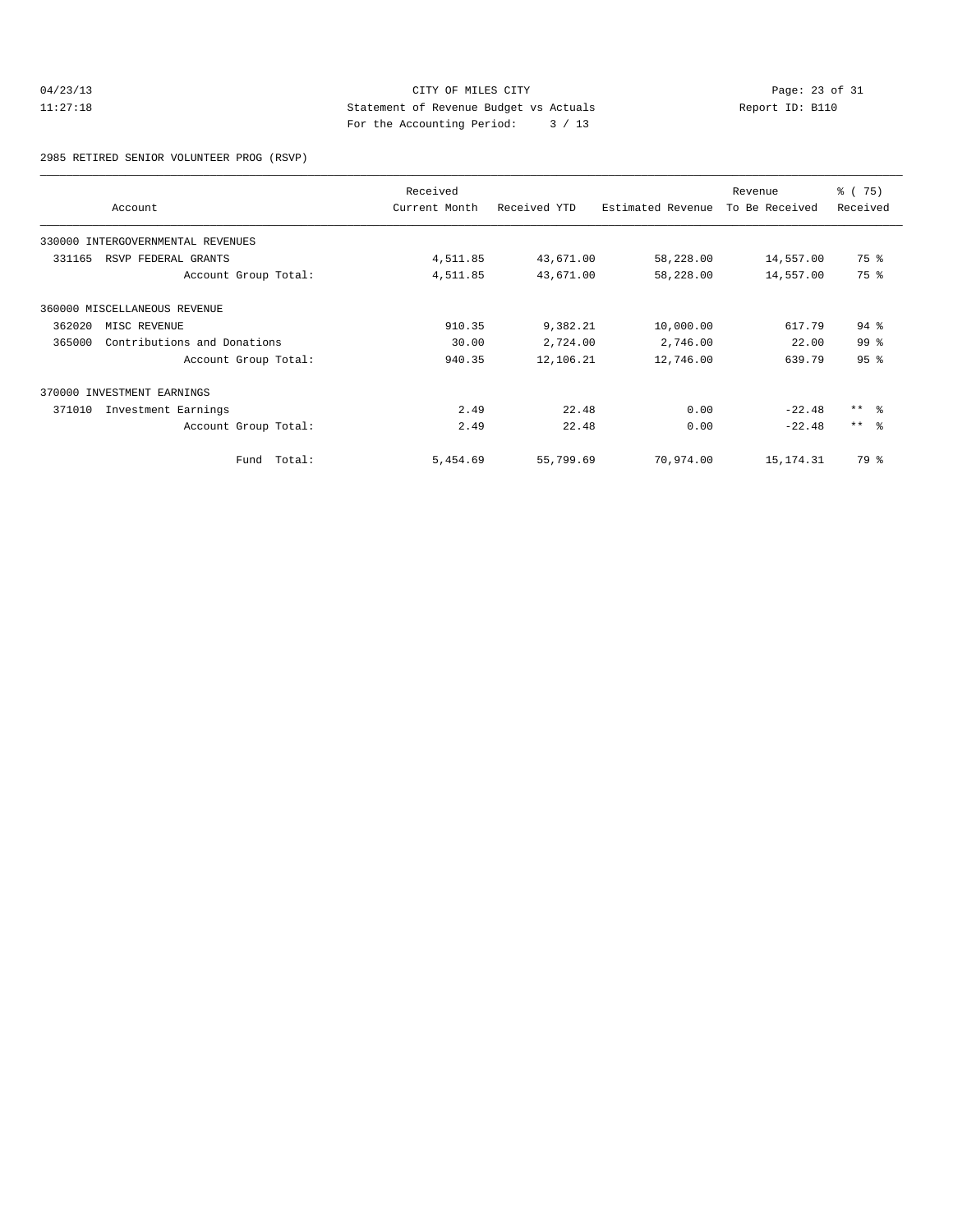### $04/23/13$  Page: 24 of 31 11:27:18 Statement of Revenue Budget vs Actuals Report ID: B110 For the Accounting Period: 3 / 13

3300 Judgement & Losses-Power Settlement

|              | Account                                | Received<br>Current Month | Received YTD | Estimated Revenue | Revenue<br>To Be Received | 8 (75)<br>Received  |  |
|--------------|----------------------------------------|---------------------------|--------------|-------------------|---------------------------|---------------------|--|
| 310000 TAXES |                                        |                           |              |                   |                           |                     |  |
| 311010       | Real Property Taxes                    | 0.00                      | 12.33        | 0.00              | $-12.33$                  | $***$ %             |  |
| 312000       | Penalty & Interest on Delinquent Taxes | 0.00                      | 4.45         | 0.00              | $-4.45$                   | $***$ $\approx$     |  |
|              | Account Group Total:                   | 0.00                      | 16.78        | 0.00              | $-16.78$                  | $***$ $\frac{6}{6}$ |  |
|              | Total:<br>Fund                         | 0.00                      | 16.78        | 0.00              | $-16.78$                  | $***$ $\frac{6}{5}$ |  |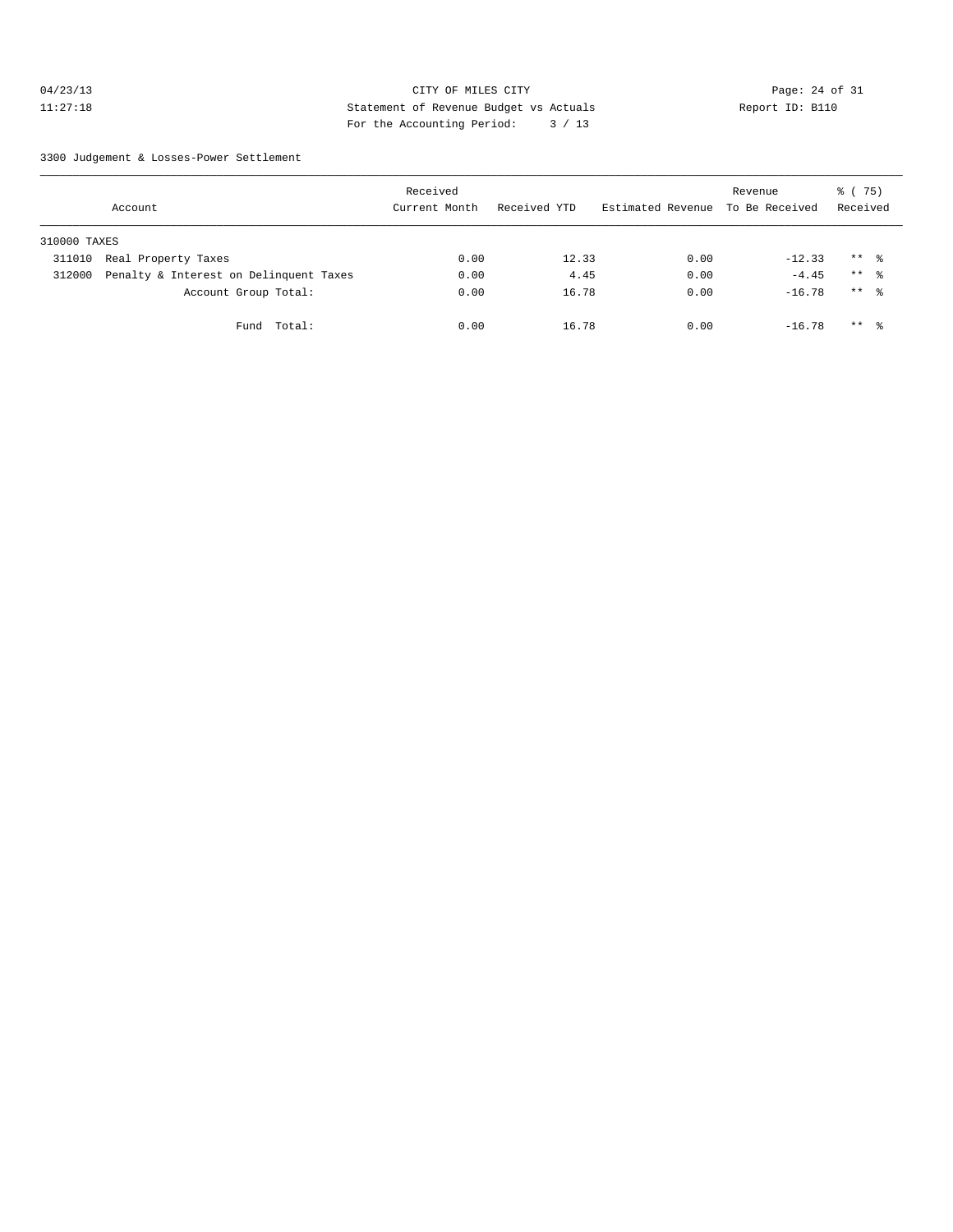### 04/23/13 Page: 25 of 31 11:27:18 Statement of Revenue Budget vs Actuals Report ID: B110 For the Accounting Period: 3 / 13

4000 General Fund Capitol Improvement Fund

| Account                    |                      |             | Received<br>Current Month | Received YTD | Estimated Revenue To Be Received | Revenue   | 8 (75)<br>Received  |  |
|----------------------------|----------------------|-------------|---------------------------|--------------|----------------------------------|-----------|---------------------|--|
| 370000 INVESTMENT EARNINGS |                      |             |                           |              |                                  |           |                     |  |
| 371010                     | Investment Earnings  |             | 43.88                     | 375.06       | 0.00                             | $-375.06$ | $***$ $\frac{6}{3}$ |  |
|                            | Account Group Total: |             | 43.88                     | 375.06       | 0.00                             | $-375.06$ | ** 응                |  |
|                            |                      | Fund Total: | 43.88                     | 375.06       | 0.00                             | $-375.06$ | $***$ %             |  |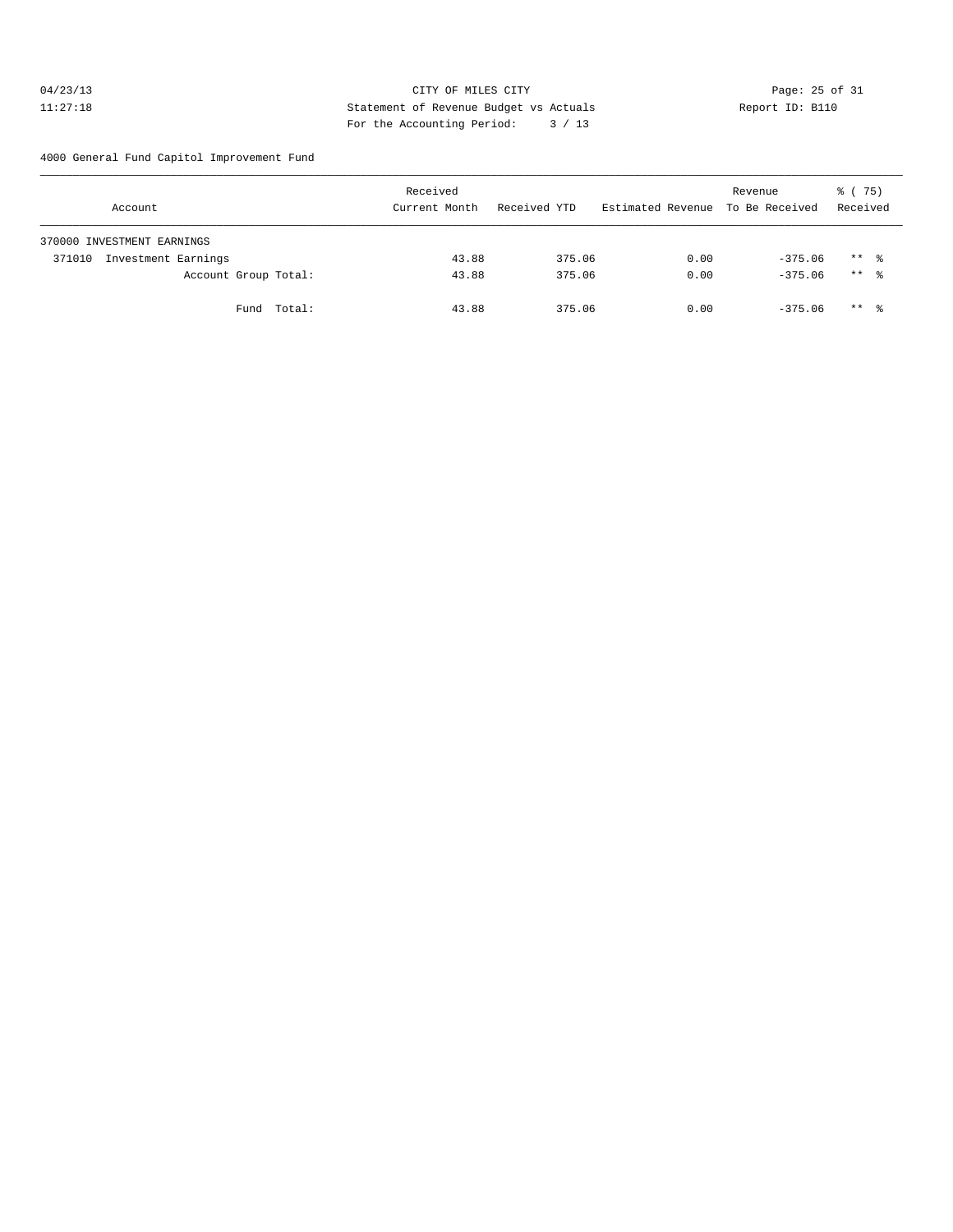### $04/23/13$  Page: 26 of 31 11:27:18 Statement of Revenue Budget vs Actuals Report ID: B110 For the Accounting Period: 3 / 13

4060 CAPITAL IMPROV-PUBLIC WORKS

|        | Account                            | Received<br>Current Month | Received YTD | Estimated Revenue | Revenue<br>To Be Received | 8 (75)<br>Received      |
|--------|------------------------------------|---------------------------|--------------|-------------------|---------------------------|-------------------------|
|        |                                    |                           |              |                   |                           |                         |
|        | 320000 LICENSES AND PERMITS        |                           |              |                   |                           |                         |
| 323040 | Other Miscellaneous Permits        | 150.00                    | 1,715.00     | 2,500.00          | 785.00                    | 69 %                    |
|        | Account Group Total:               | 150.00                    | 1,715.00     | 2,500.00          | 785.00                    | 69 %                    |
|        | 340000 Charges for Services        |                           |              |                   |                           |                         |
|        | 343014 Street Cleaning             | 0.00                      | 0.00         | 8,490.00          | 8,490.00                  | 0 <sup>8</sup>          |
| 343016 | Prkg Vio/Off Str-Impnd Fees        | 0.00                      | 746.50       | 500.00            | $-246.50$                 | $149*$                  |
| 343018 | Sale of Street & Roadway Materials | 0.00                      | 2,824.25     | 0.00              | $-2,824.25$               | $***$ $ \frac{6}{9}$    |
|        | Account Group Total:               | 0.00                      | 3,570.75     | 8,990.00          | 5,419.25                  | $40*$                   |
|        | 360000 MISCELLANEOUS REVENUE       |                           |              |                   |                           |                         |
| 362020 | MISC REVENUE                       | 0.00                      | 211.00       | 0.00              | $-211.00$                 | $***$ $=$ $\frac{6}{5}$ |
| 367000 | Sale of Junk or Salvage            | 148.11                    | 1,158.11     | 0.00              | $-1, 158.11$              | $\star\star$<br>- 옹     |
|        | Account Group Total:               | 148.11                    | 1,369.11     | 0.00              | $-1, 369.11$              | $***$ $\approx$         |
|        | 370000 INVESTMENT EARNINGS         |                           |              |                   |                           |                         |
|        | 371010 Investment Earnings         | 23.23                     | 144.34       | 0.00              | $-144.34$                 | $***$<br>ം ക            |
|        | Account Group Total:               | 23.23                     | 144.34       | 0.00              | $-144.34$                 | $***$ 2                 |
|        | 380000 OTHER FINANCING SOURCES     |                           |              |                   |                           |                         |
| 383000 | Interfund Operating Transfer       | 0.00                      | 20,000.00    | 20,000.00         | 0.00                      | $100*$                  |
|        | Account Group Total:               | 0.00                      | 20,000.00    | 20,000.00         | 0.00                      | $100*$                  |
|        | Fund Total:                        | 321.34                    | 26,799.20    | 31,490.00         | 4,690.80                  | 85%                     |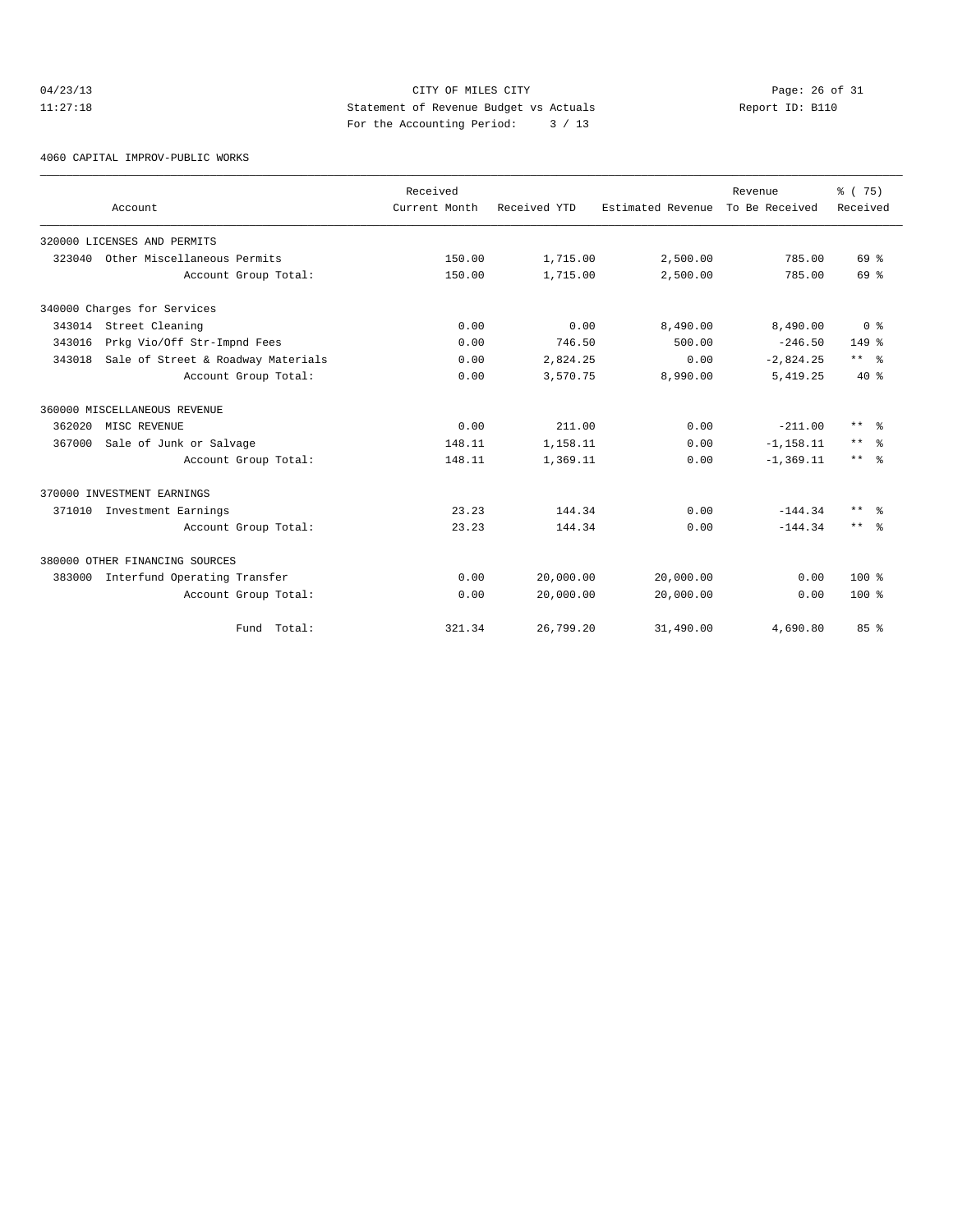# 04/23/13 Page: 27 of 31 11:27:18 Statement of Revenue Budget vs Actuals Report ID: B110 For the Accounting Period: 3 / 13

### 5210 WATER UTILITY

|        |                                           | Received      |              |                                  | Revenue       | 8 (75)                 |
|--------|-------------------------------------------|---------------|--------------|----------------------------------|---------------|------------------------|
|        | Account                                   | Current Month | Received YTD | Estimated Revenue To Be Received |               | Received               |
|        | 330000 INTERGOVERNMENTAL REVENUES         |               |              |                                  |               |                        |
|        | 331075 DEO Grant-EECBG Interface Grant    | 0.00          | 48,400.00    | 0.00                             | $-48, 400.00$ | $\star\star$<br>ႜ      |
|        | Account Group Total:                      | 0.00          | 48,400.00    | 0.00                             | $-48, 400.00$ | $\star\star$<br>- 옹    |
|        | 340000 Charges for Services               |               |              |                                  |               |                        |
| 341075 | Serv/Cnty-Interlocal Agmt                 | 0.00          | 0.00         | 3,764.00                         | 3,764.00      | 0 <sup>8</sup>         |
| 343021 | Metered Water Sales                       | 128,669.91    | 1,706,197.04 | 1,950,000.00                     | 243,802.96    | 87%                    |
| 343022 | Unmetered Water Sales/Chrgoffs            | 355.12        | 839.20       | 1,000.00                         | 160.80        | 84 %                   |
| 343023 | Bulk Water Sales                          | 175.52        | 3,449.49     | 4,000.00                         | 550.51        | 86 <sup>8</sup>        |
| 343024 | Sales of Water Materials & Supplies       | 40.00         | 183.83       | 0.00                             | $-183.83$     | $***$ $%$              |
| 343025 | Hookup Fee                                | 600.00        | 7,200.00     | 12,000.00                        | 4,800.00      | 60%                    |
| 343026 | Water Install/Tap Chrgs/Labor             | 60.00         | 2,750.41     | 8,000.00                         | 5,249.59      | 34%                    |
| 343027 | Chg for Wtr Dept. Serv                    | 36.00         | 518.00       | 500.00                           | $-18.00$      | $104$ %                |
| 343029 | Curb Stop Replacement Fee                 | 3,515.00      | 31,865.61    | 41,880.00                        | 10,014.39     | 76 %                   |
|        | Account Group Total:                      | 133, 451.55   | 1,753,003.58 | 2,021,144.00                     | 268,140.42    | 87 <sup>8</sup>        |
|        | 360000 MISCELLANEOUS REVENUE              |               |              |                                  |               |                        |
| 362020 | MISC REVENUE                              | 20.00         | 41.20        | 0.00                             | $-41.20$      | $\star$ $\star$<br>ু ⊱ |
| 362040 | \$2.00 State Assessment Fee               | 0.00          | $-56.00$     | 0.00                             | 56.00         | $***$<br>ু             |
| 366050 | Sale of Junk/Salvage-PD cars              | 0.00          | 4,570.00     | 0.00                             | $-4,570.00$   | $***$<br>ু             |
| 366060 | Misc - MDU Refund                         | 0.00          | 11,250.00    | 0.00                             | $-11, 250.00$ | $***$ %                |
| 367000 | Sale of Junk or Salvage                   | 0.00          | 0.00         | 250.00                           | 250.00        | 0 <sup>8</sup>         |
|        | Account Group Total:                      | 20.00         | 15,805.20    | 250.00                           | $-15, 555.20$ | $***$ %                |
|        | 370000 INVESTMENT EARNINGS                |               |              |                                  |               |                        |
| 371010 | Investment Earnings                       | 996.70        | 7,068.79     | 6,000.00                         | $-1,068.79$   | $118*$                 |
|        | Account Group Total:                      | 996.70        | 7,068.79     | 6,000.00                         | $-1,068.79$   | $118*$                 |
|        | 380000 OTHER FINANCING SOURCES            |               |              |                                  |               |                        |
|        | 381070 Proceeds from Notes/Loans/Intercap | 0.00          | 0.00         | 19,788.00                        | 19,788.00     | 0 %                    |
|        | Account Group Total:                      | 0.00          | 0.00         | 19,788.00                        | 19,788.00     | 0 <sup>8</sup>         |
|        | Fund Total:                               | 134,468.25    | 1,824,277.57 | 2,047,182.00                     | 222,904.43    | 89 %                   |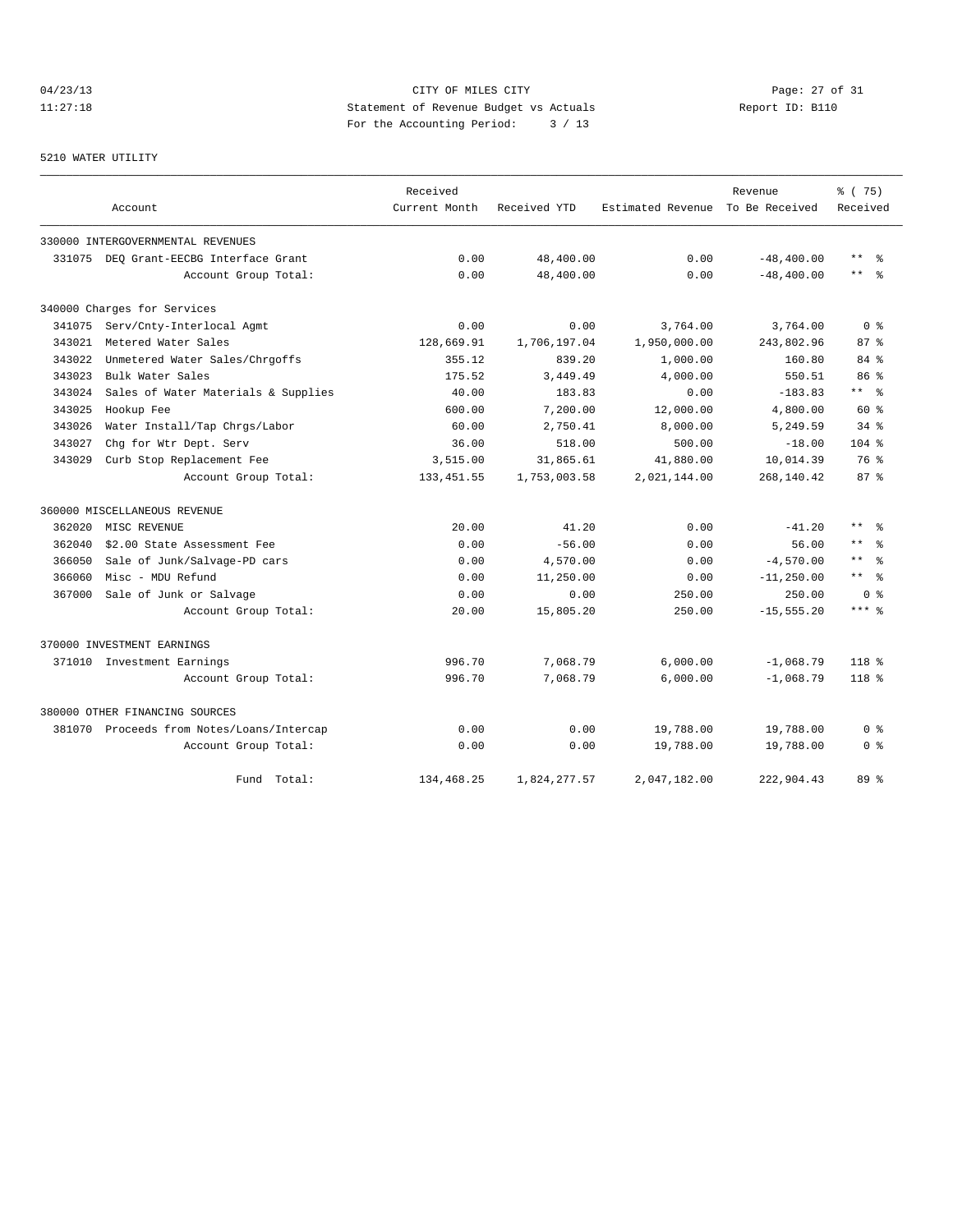# 04/23/13 Page: 28 of 31 11:27:18 Statement of Revenue Budget vs Actuals Report ID: B110 For the Accounting Period: 3 / 13

### 5310 SEWER UTILITY

|        |                                           | Received      |              |                   | Revenue        | % (75)          |
|--------|-------------------------------------------|---------------|--------------|-------------------|----------------|-----------------|
|        | Account                                   | Current Month | Received YTD | Estimated Revenue | To Be Received | Received        |
|        | 330000 INTERGOVERNMENTAL REVENUES         |               |              |                   |                |                 |
|        | 331991 Federal Stimulus                   | 0.00          | 100.00       | 300,000.00        | 299,900.00     | 0 <sup>8</sup>  |
|        | Account Group Total:                      | 0.00          | 100.00       | 300,000.00        | 299,900.00     | 0 <sup>8</sup>  |
|        | 340000 Charges for Services               |               |              |                   |                |                 |
| 341075 | Serv/Cnty-Interlocal Agmt                 | 0.00          | 0.00         | 1,500.00          | 1,500.00       | 0 <sup>8</sup>  |
| 343031 | Sewer Service Charges                     | 89,752.86     | 788,737.17   | 1,028,304.00      | 239,566.83     | 77.8            |
| 343032 | Sewer Installation Charges/Chrgoffs       | 355.10        | 839.15       | 1,200.00          | 360.85         | 70 %            |
| 343033 | Hookup Fee                                | 600.00        | 3,240.00     | 12,000.00         | 8,760.00       | $27$ $%$        |
| 343034 | Treatment Facilities Fees                 | 145.00        | 3,908.27     | 3,000.00          | $-908.27$      | $130*$          |
| 343036 | Miscellaneous Sewer Revenue (Labor)       | 245.42        | 4,273.47     | 1,500.00          | $-2,773.47$    | $285$ %         |
| 343037 | Baker Road Etc.                           | 671.29        | 6,087.64     | 8,000.00          | 1,912.36       | 76 %            |
| 343038 | RURAL SWR DIST #1                         | 11,887.32     | 11,887.32    | 22,000.00         | 10,112.68      | 54%             |
|        | Account Group Total:                      | 103,656.99    | 818,973.02   | 1,077,504.00      | 258,530.98     | 76 %            |
|        | 360000 MISCELLANEOUS REVENUE              |               |              |                   |                |                 |
| 361010 | Land Rental                               | 0.00          | 2,575.90     | 2,500.00          | $-75.90$       | $103*$          |
| 362000 | Insurance Proceeds                        | 0.00          | 1,445.19     | 0.00              | $-1, 445.19$   | $***$ %         |
| 362020 | MISC REVENUE                              | 158.11        | 158.11       | 1,000.00          | 841.89         | 16 <sup>8</sup> |
|        | Account Group Total:                      | 158.11        | 4,179.20     | 3,500.00          | $-679.20$      | $119*$          |
|        | 370000 INVESTMENT EARNINGS                |               |              |                   |                |                 |
|        | 371010 Investment Earnings                | 419.27        | 4,335.22     | 3,500.00          | $-835.22$      | $124$ %         |
|        | Account Group Total:                      | 419.27        | 4,335.22     | 3,500.00          | $-835.22$      | $124$ %         |
|        | 380000 OTHER FINANCING SOURCES            |               |              |                   |                |                 |
|        | 381070 Proceeds from Notes/Loans/Intercap | 0.00          | 185,500.00   | 1,510,000.00      | 1,324,500.00   | $12*$           |
|        | Account Group Total:                      | 0.00          | 185,500.00   | 1,510,000.00      | 1,324,500.00   | $12*$           |
|        | Total:<br>Fund                            | 104, 234.37   | 1,013,087.44 | 2,894,504.00      | 1,881,416.56   | 35 <sup>8</sup> |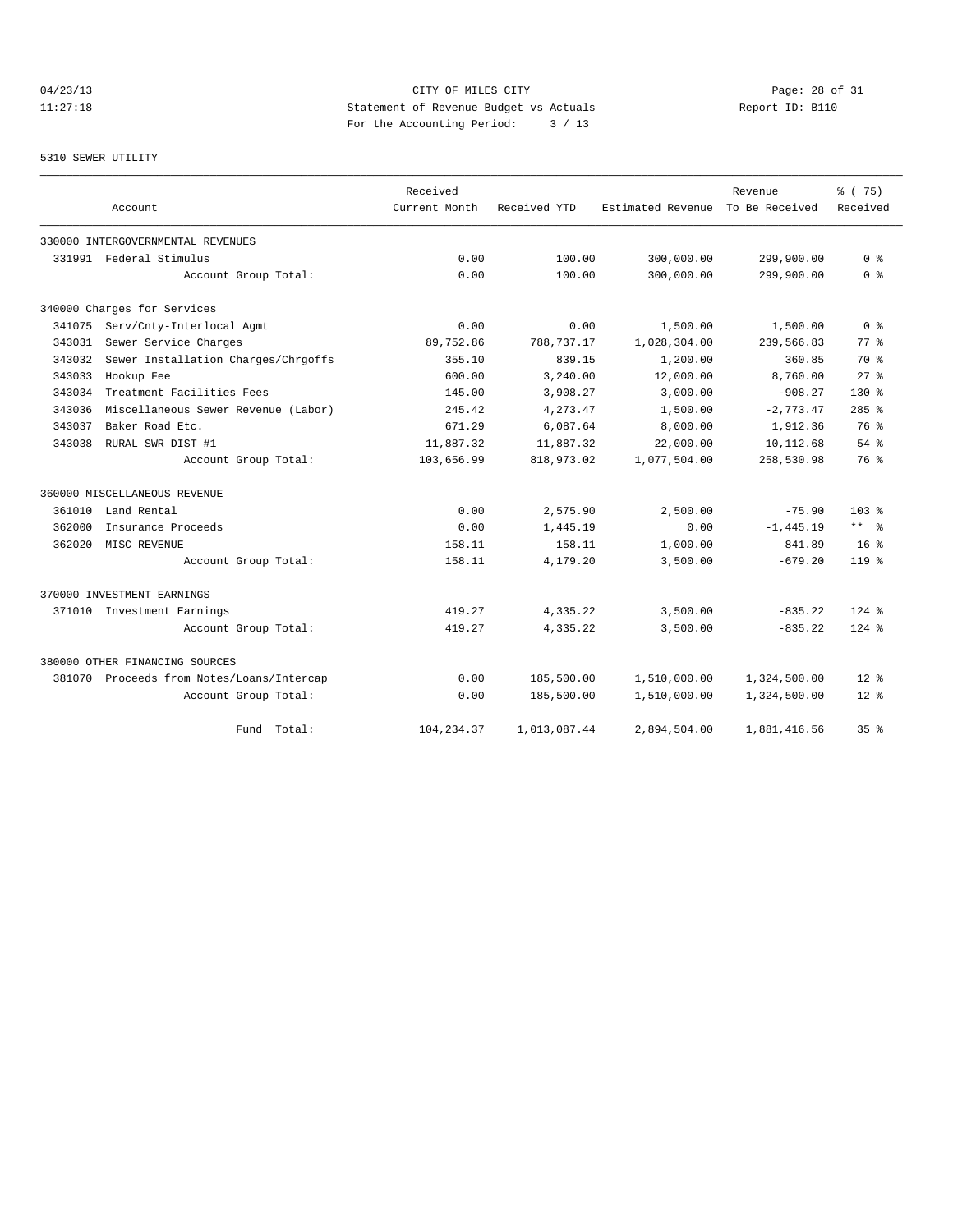# 04/23/13 Page: 29 of 31 11:27:18 Statement of Revenue Budget vs Actuals Report ID: B110 For the Accounting Period: 3 / 13

#### 5510 AMBULANCE FUND

|              |                                        | Received      |              |                                  | Revenue      | % (75)                             |
|--------------|----------------------------------------|---------------|--------------|----------------------------------|--------------|------------------------------------|
|              | Account                                | Current Month | Received YTD | Estimated Revenue To Be Received |              | Received                           |
| 310000 TAXES |                                        |               |              |                                  |              |                                    |
| 311010       | Real Property Taxes                    | 53.75         | 3,924.06     | 6,500.00                         | 2,575.94     | 60 %                               |
| 311020       | Personal Property Taxes                | 1.99          | 22.48        | 650.00                           | 627.52       | 3 <sup>8</sup>                     |
| 312000       | Penalty & Interest on Delinquent Taxes | 3.35          | 22.60        | 40.00                            | 17.40        | 57%                                |
|              | Account Group Total:                   | 59.09         | 3,969.14     | 7,190.00                         | 3,220.86     | 55 <sup>8</sup>                    |
|              | 330000 INTERGOVERNMENTAL REVENUES      |               |              |                                  |              |                                    |
| 331040       | Medicaid Supplemental Program-State    | 0.00          | 6,832.44     | 3,700.00                         | $-3, 132.44$ | 185%                               |
|              | Account Group Total:                   | 0.00          | 6,832.44     | 3,700.00                         | $-3, 132.44$ | 185%                               |
|              | 340000 Charges for Services            |               |              |                                  |              |                                    |
| 341075       | Serv/Cnty-Interlocal Agmt              | 0.00          | 0.00         | 35,747.00                        | 35,747.00    | 0 <sup>8</sup>                     |
| 342026       | Ambulance Charges                      | 60,973.10     | 572, 297.33  | 824,085.00                       | 251,787.67   | 69 %                               |
| 342027       | Ambulance Standby                      | 0.00          | 3,000.00     | 7,500.00                         | 4,500.00     | $40*$                              |
|              | Account Group Total:                   | 60,973.10     | 575, 297, 33 | 867, 332, 00                     | 292,034.67   | 66 %                               |
|              | 360000 MISCELLANEOUS REVENUE           |               |              |                                  |              |                                    |
| 366010       | Misc- From Charge off Accts            | 0.00          | 1,524.03     | 5,500.00                         | 3,975.97     | 28 <sup>8</sup>                    |
|              | Account Group Total:                   | 0.00          | 1,524.03     | 5,500.00                         | 3,975.97     | 28 <sup>8</sup>                    |
|              | 370000 INVESTMENT EARNINGS             |               |              |                                  |              |                                    |
| 371010       | Investment Earnings                    | 0.00          | 0.00         | 499.00                           | 499.00       | $0 \text{ }$ $\text{ }$ $\text{ }$ |
|              | Account Group Total:                   | 0.00          | 0.00         | 499.00                           | 499.00       | 0 <sup>8</sup>                     |
|              | Fund Total:                            | 61,032.19     | 587,622.94   | 884, 221.00                      | 296,598.06   | 66 %                               |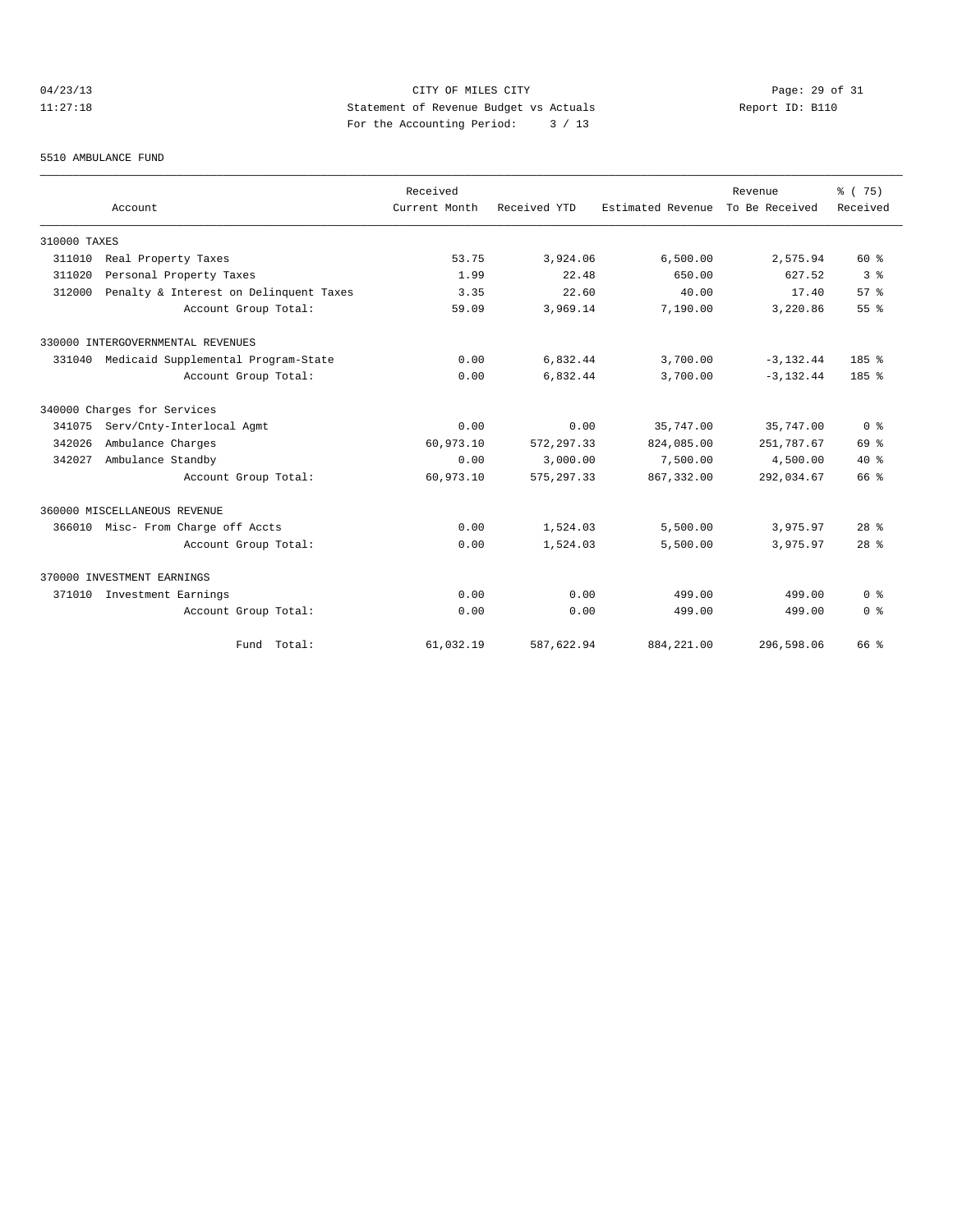# 04/23/13 Page: 30 of 31 11:27:18 Statement of Revenue Budget vs Actuals Report ID: B110 For the Accounting Period: 3 / 13

#### 5610 AIRPORT OPERATING

|              |                                        | Received      |              |                   | Revenue        | % (75)           |
|--------------|----------------------------------------|---------------|--------------|-------------------|----------------|------------------|
|              | Account                                | Current Month | Received YTD | Estimated Revenue | To Be Received | Received         |
| 310000 TAXES |                                        |               |              |                   |                |                  |
| 311010       | Real Property Taxes                    | 74.44         | 5,853.09     | 9,000.00          | 3,146.91       | 65 %             |
| 311020       | Personal Property Taxes                | 2.98          | 33.61        | 1,400.00          | 1,366.39       | 2 <sup>8</sup>   |
| 312000       | Penalty & Interest on Delinquent Taxes | 3.63          | 28.11        | 50.00             | 21.89          | 56 %             |
|              | Account Group Total:                   | 81.05         | 5,914.81     | 10,450.00         | 4,535.19       | 57%              |
|              | 330000 INTERGOVERNMENTAL REVENUES      |               |              |                   |                |                  |
| 331129       | Federal Aeronautics Admin Grant        | 0.00          | 1,969.00     | 180,000.00        | 178,031.00     | 1 <sup>8</sup>   |
| 334030       | State Aeronautics Grant                | 0.00          | 0.00         | 5,000.00          | 5,000.00       | 0 <sup>8</sup>   |
|              | Account Group Total:                   | 0.00          | 1,969.00     | 185,000.00        | 183,031.00     | 1 <sup>8</sup>   |
|              | 340000 Charges for Services            |               |              |                   |                |                  |
| 341075       | Serv/Cnty-Interlocal Agmt              | 0.00          | 0.00         | 22,000.00         | 22,000.00      | 0 <sup>8</sup>   |
| 343018       | Sale of Street & Roadway Materials     | 0.00          | 882.18       | 0.00              | $-882.18$      | ** 왕             |
| 343061       | Landing Fees                           | 0.00          | 891.69       | 10,000.00         | 9,108.31       | 9 <sup>8</sup>   |
| 343062       | Aviation Fuel                          | 24,644.12     | 683,534.70   | 380,000.00        | $-303, 534.70$ | 180 %            |
| 343064       | Hangar Rent                            | 2,906.50      | 21,547.81    | 36,223.00         | 14,675.19      | 59 <sup>8</sup>  |
| 343065       | Building Rentals                       | 3,183.60      | 28,436.00    | 51,000.00         | 22,564.00      | 56%              |
| 343067       | Other - Miscellaneous                  | 0.00          | 13,306.27    | 5,000.00          | $-8,306.27$    | $266$ %          |
|              | Account Group Total:                   | 30,734.22     | 748,598.65   | 504,223.00        | $-244, 375.65$ | $148*$           |
|              | 360000 MISCELLANEOUS REVENUE           |               |              |                   |                |                  |
| 361010       | Land Rental                            | 2,117.26      | 22,606.01    | 25,000.00         | 2,393.99       | 90%              |
| 362020       | MISC REVENUE                           | 635.47        | 3,539.00     | 3,000.00          | $-539.00$      | $118*$           |
|              | Account Group Total:                   | 2,752.73      | 26, 145.01   | 28,000.00         | 1,854.99       | 93%              |
|              | 370000 INVESTMENT EARNINGS             |               |              |                   |                |                  |
| 371010       | Investment Earnings                    | 25.12         | 203.27       | 200.00            | $-3.27$        | $102*$           |
|              | Account Group Total:                   | 25.12         | 203.27       | 200.00            | $-3.27$        | $102*$           |
|              | Total:<br>Fund                         | 33,593.12     | 782,830.74   | 727,873.00        | $-54,957.74$   | 108 <sup>8</sup> |